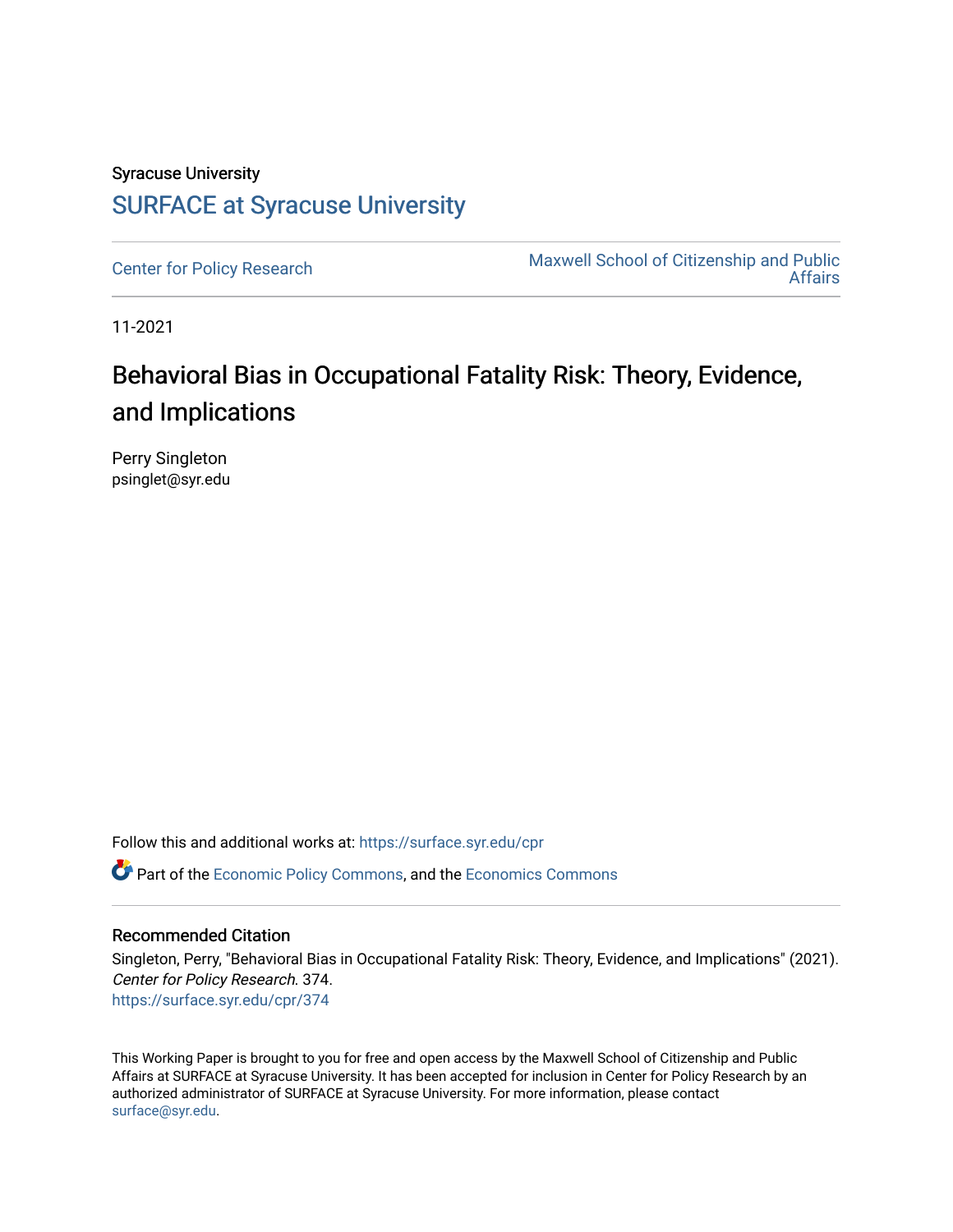# **CENTER FOR POLICY RESEARCH THE MAXWELL SCHOOL WORKING PAPER SERIES**

# **Behavioral Bias in Occupational Fatality Risk: Theory, Evidence, and Implications**

# **Perry Singleton**

Paper No. 242 November 2021

### **ISSN: 1525-3066**

426 Eggers Hall Syracuse University Syracuse, NY 13244-1020 **T** 315.443.3114 **E** ctrpol@syr.edu https://www.maxwell.syr.edu/CPR\_Working\_Papers.aspx



Center for Policy Research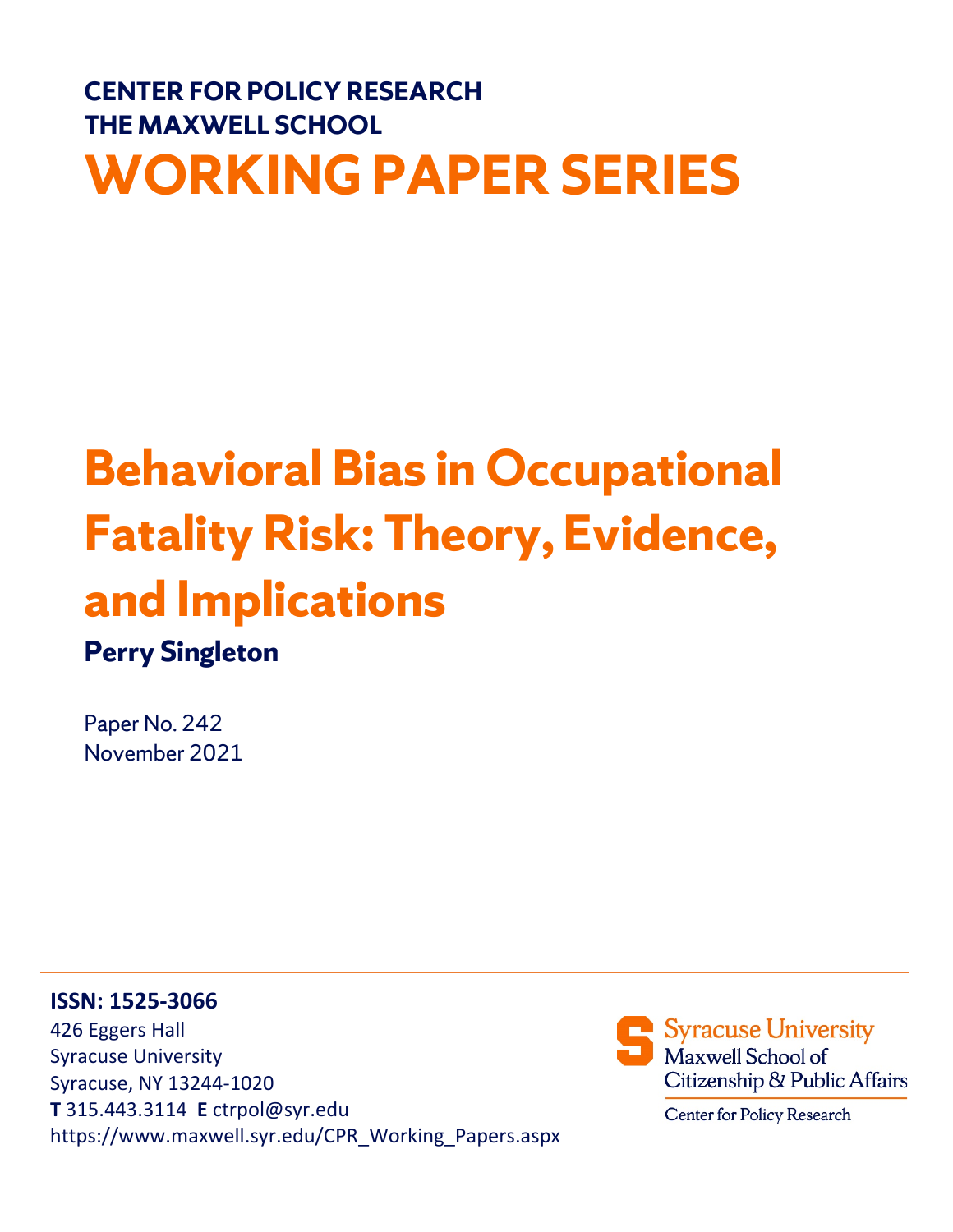#### **CENTER FOR POLICY RESEARCH – Fall 2021**

#### **Leonard M. Lopoo, Director Professor of Public Administration and International Affairs (PAIA)**

#### **Associate Directors**

Margaret Austin Associate Director, Budget and Administration

John Yinger Trustee Professor of Economics (ECON) and Public Administration and International Affairs (PAIA) Associate Director, Center for Policy Research

#### **SENIOR RESEARCH ASSOCIATES**

Badi Baltagi, ECON Robert Bifulco, PAIA Carmen Carrión-Flores, ECON Sean Drake, SOC Alfonso Flores-Lagunes, ECON Sarah Hamersma, PAIA Madonna Harrington Meyer, SOC Colleen Heflin, PAIA William Horrace, ECON Yilin Hou, PAIA

Hugo Jales, ECON Jeffrey Kubik, ECON Yoonseok Lee, ECON Amy Lutz, SOC Yingyi Ma, SOC Jerry Miner, ECON Shannon Monnat, SOC Jan Ondrich, ECON David Popp, PAIA Stuart Rosenthal, ECON Michah Rothbart, PAIA Alexander Rothenberg, ECON Rebecca Schewe, SOC Amy Ellen Schwartz, PAIA/ECON Ying Shi, PAIA Saba Siddiki, PAIA Perry Singleton, ECON Yulong Wang, ECON Peter Wilcoxen, PAIA Maria Zhu, ECON

#### **GRADUATE ASSOCIATES**

| Joshua Grove, SOC               | Christopher Rick, PAIA    |
|---------------------------------|---------------------------|
| Hyojeong Kim, PAIA              | Sam Saltmarsh, ECON       |
| Mattie Mackenzie-Liu, PAIA      | Spencer Shanholtz, PAIA   |
| Maeve Maloney, ECON             | Sarah Souders, PAIA       |
| Austin McNeill Brown, SOC. SCI. | Yue Sun, SOC              |
| Qasim Mehdi, PAIA               | Joaquin Urrego, ECON      |
| Nicholas Oesterling, PAIA       | Yao Wang, ECON            |
| Claire Pendergrast, SOC         | Zhanhan Yu, ECON          |
| Lauryn Quick, PAIA              | Xiaoyan Zhang, Human Dev. |
| Michael Quinn, ECON             | Bo Zheng, PAIA            |
| Radine Rafols, ECON             | Dongmei Zuo, SOC. SCI.    |
|                                 |                           |

#### **STAFF**

Willy Chen, Research Associate Michael Dunaway, Postdoctoral Scholar Katrina Fiacchi, Administrative Specialist Michelle Kincaid, Senior Associate, Maxwell X Lab Emily Minnoe, Administrative Assistant

Hannah Patnaik, Managing Director, Maxwell X Lab Candi Patterson, Computer Consultant Xiaohan Sun, Postdoctoral Scholar Samantha Trajkovski, Postdoctoral Scholar Laura Walsh, Administrative Assistant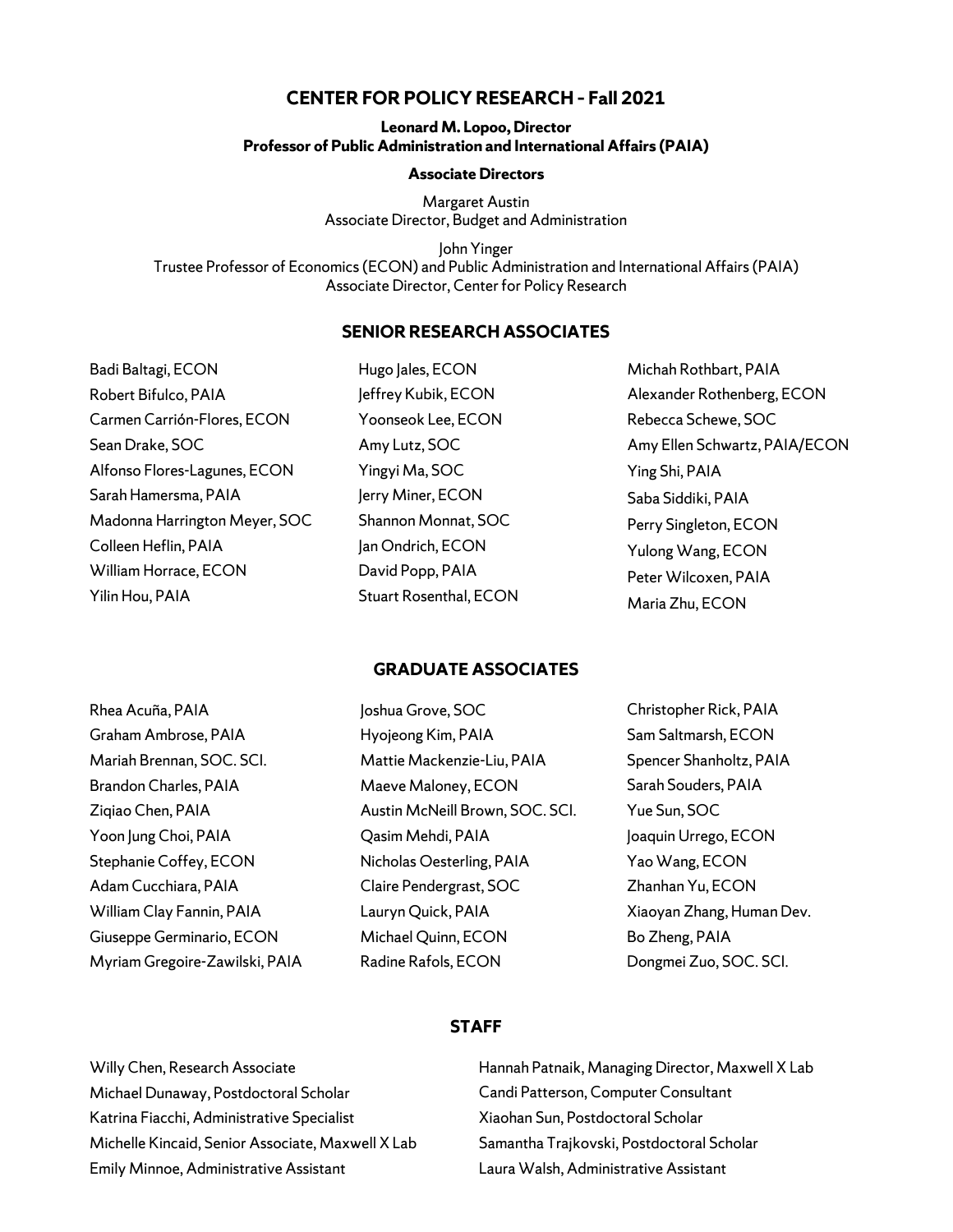#### **Abstract**

Behavioral bias in occupational fatality risk is introduced to the theoretical framework of hedonic wages, yielding an endogenous risk ceiling that increases social welfare. Empirically, bias is most evident among workers with no high school diploma, who do not report relatively greater exposure to death in high fatality rate occupations. These findings suggest that extant population estimates of value of statistical life are biased downwards and should be factored by at least 1.35. Under reasonable assumptions, simulations suggest an optimal risk ceiling between 73.0 to 85.9 percentile of the population distribution of occupational fatality risk.

#### **JEL No.:** J31, J81

**Keywords:** Compensating Wage Differentials, Value of Statistical Life, Workplace Safety, Occupational Safety

**Authors:** Perry Singleton, Department of Economics and Center for Policy Research, Maxwell School of Citizenship & Public Affairs, Syracuse University, psinglet@syr.edu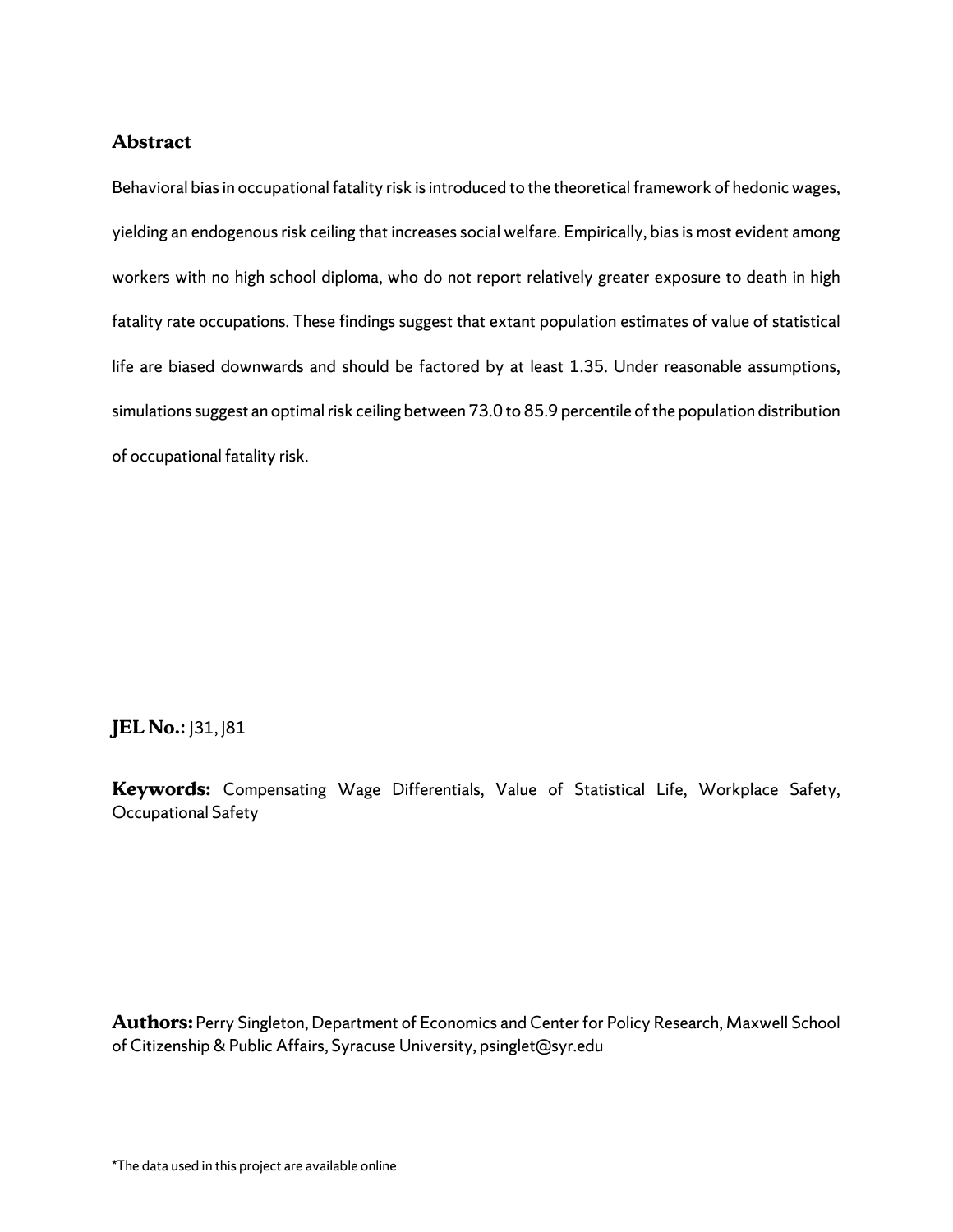# 1 Introduction

Rosen's (1974) theory on hedonic prices and implicit markets has greatly shaped economic thought on workplace injury, illness, and death. The theory characterizes the structural mechanisms of a class of goods that differ by a vector of objectively measured characteristics. He shows that, in equilibrium, the relationship between price and quantity of characteristics reflects - and therefore reveals - consumer preferences. The model has direct implications for workplace safety in the labor market. Workers differ by risk tolerance, and firms differ by risk-based productivity. In equilibrium, more risk-averse workers sort into low wage, low risk jobs, and less risk-averse workers sort into high wage, high risk jobs. Moreover, the wage-risk tradeoff at the margin reveals workers' value of statistical life (VSL), defined as the collective compensation required by workers for exposure to one additional fatality in expectation. Numerous studies estimate the VSL using observational data on wages and risk, and the estimates are crucial to cost-benefit analyses involving loss of life.

A critical assumption of hedonic price theory and subsequent studies on the VSL is that workers have accurate information about occupational fatality risk.<sup>1</sup> While studies suggest that workers accumulate and respond to risk information (Viscusi, 1992; Viscusi and O'Connor, 1984), these studies do not rule out that misperceptions of risk persist. In behavioral economics, misperceptions of risk is a bias referred to as nonstandard belief, and experimental evidence suggests that the bias arises in at least three ways: overconfidence, law of small numbers, and projection bias (DellaVigna, 2009). In the context of workplace safety, Akerlof and Dickens (1982) focus specifically on cognitive dissonance, whereby workers select information to confirm desired beliefs.

The first aim of this paper is to incorporate behavioral bias due to nonstandard beliefs into the economics of workplace safety. The aims are similar to Akerlof and Dickens (1982), who introduce cognitive dissonance into the theory of workplace safety, and

<sup>&</sup>lt;sup>1</sup>The issue of risk perception in VSL studies is discussed in reviews by Blomquist (2004), Kniesner and Leeth (2014), and Viscusi and Aldy (2003). A recent study by (Johnson, 2020) examines a recent practice of the Occupational Safety and Health Administration of issuing press releases regarding violations and penalties of individual establishments. He finds that publicizing the violations of one establishment improves regulation compliance and workplace safety of nearby establishments.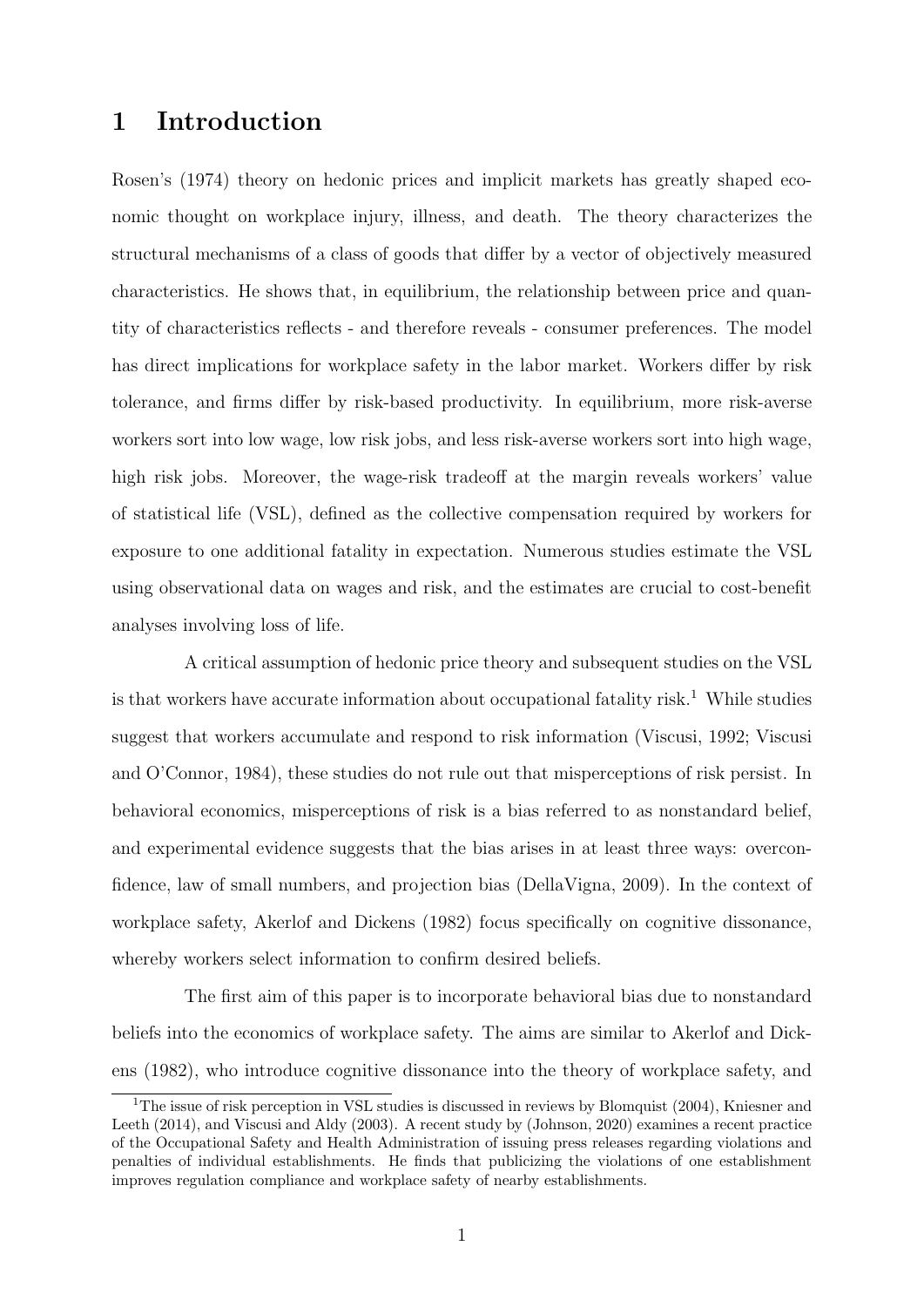a study by O'Donoghue and Rabin (2006), who introduce behavioral biases into the theory of optimal sin taxes. Section 2 builds upon Rosen's (1974) theory on hedonic prices and implicit markets with respect to wages and occupational fatality risk. If agents are rational, workers sort optimally into employment based on risk aversion, and government policies and regulations that effectively cap employment risk only decrease welfare. Behavioral agents are introduced to the model by assuming workers systematically underestimate or overestimate risk. As shown, workers who systematically underestimate risk choose riskier employment than optimal, and workers who systemically overstate risk choose safer employment than optimal. In both cases, welfare decreases, and government policies and regulations can potentially increase social welfare. Whereas Rosen (1974) considers exogenous restrictions on choice that only decrease social welfare, this study shows that an optimal risk ceiling may increase welfare and is endogenous to the distribution of workers' risk preferences and behavioral biases.

Section 3 provides new empirical evidence on behavioral biases in occupational fatality risk. Although anectdotal evidence suggests that workers in dangerous jobs are often oblivious to the dangers (Akerlof and Dickens, 1982), empirical evidence on the magnitudes remains scant.<sup>2</sup> The empirical questions are whether self-reported exposure to death on the job is correlated with objective rates of occupational fatality risk and, more specifically, whether the correlation varies by education. Evidence suggests that education causally improves health (Cutler and Lleras-Muney, 2006; Lleras-Muney, 2005), and one possible mechanism is that education increases the efficiency of health production (Grossman, 1972), including the ability to acquire and understand health information. If so, more educated workers may better assess occupational fatality risk, which would increase the correlation between self-reported exposure to death and occupational fatality risk. The data come from the National Health and Interview Survey (NHIS) of 1985, which includes a one-time survey supplement in which survey respondents report exposure

<sup>&</sup>lt;sup>2</sup>In an oft-cited study in experimental psychology, Lichtenstein et al. (1978) examine how well individuals judge risk by comparing perceived risk of death to actual risk across various causes, including fireworks (3 per  $10^8$  population), drowning (3,600 per  $10^8$ ), and stroke (102,000 per  $10^8$ ). They find that subjects tend to overestimate small frequency events and overstate large frequency events. Moreover, subjects were unable to correct for potential sources of bias - specifically due to imaginability and memorability - when prompted to avoid them.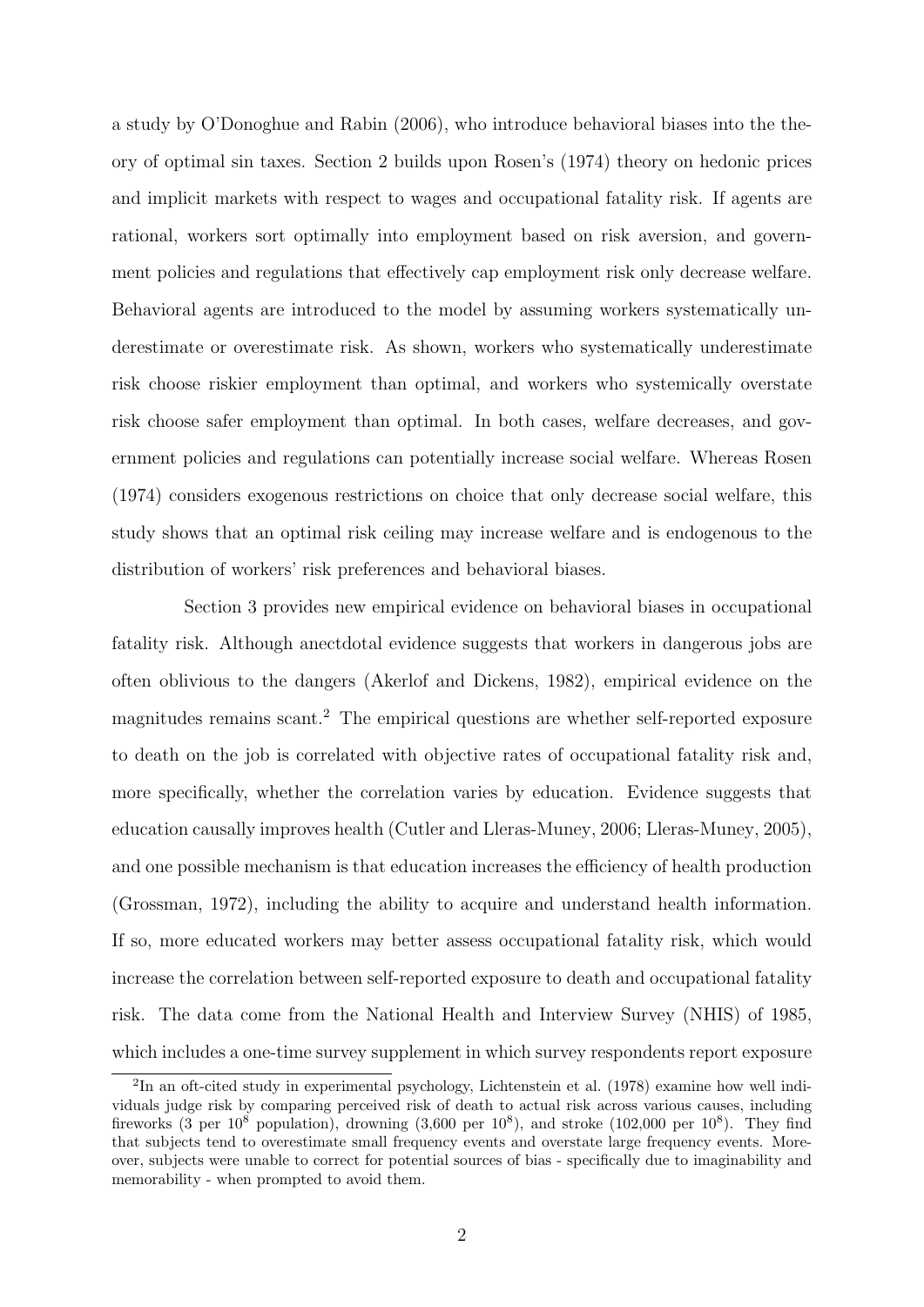to death on the job. These data are linked to occupation fatality rates according to a respondent's reported occupation. Occupation fatality rates are tabulated from the Census of Fatal Occupational Injuries (CFOI) and the March Supplement of the Current Population Survey (CPS), both from 1992 to 2002. The empirical analysis confirms the predictions regarding subjective risk, objective risk, and education: while subjective and objective measures of occupational fatality risk are highly correlated among more educated workers, the partial correlation is a relatively precise zero among workers with less than a high school diploma.

Section 4 explores the implications of behavioral bias on the estimation of VSL. The analysis shows that aggregate measures of risk should only be applied to populations from which they are derived and that, even if this were the case, VSL estimates may still be biased downwards if some workers increasingly underestimate risk in high-risk occupations. Given the empirical evidence, this seems most likely among less educated workers. In multiple regression, the bias not only reflects that less educated workers underestimate risk, but also that they account for a disproportionately larger share of the conditional variance in occupational fatality risk. Based on the empirical evidence of behavioral bias among less educated workers, population estimates of VSL should be factored by at least 1.35.

Section 5 explores the implications of behavioral bias on the optimal risk ceiling. The simulation is based on the assumption that more educated workers have no behavioral bias in perception of occupational fatality risk, but less educated workers have behavioral bias. Additionally, risk aversion is assumed constant among less educated workers - so preferences for risk are homogeneous - but less educated workers are less risk averse than more educated workers on average. Under reasonable assumptions, the optimal risk ceiling ranges from 7 to 15 fatalities per  $10<sup>5</sup>$  workers, which correspond respectively to the 73.0 to 85.9 percentile of the population distribution of occupational fatality risk.

Section 6 concludes by discussing broader issues related to behavioral bias in occupational fatality risk and various public and private mechanisms to mitigate bias.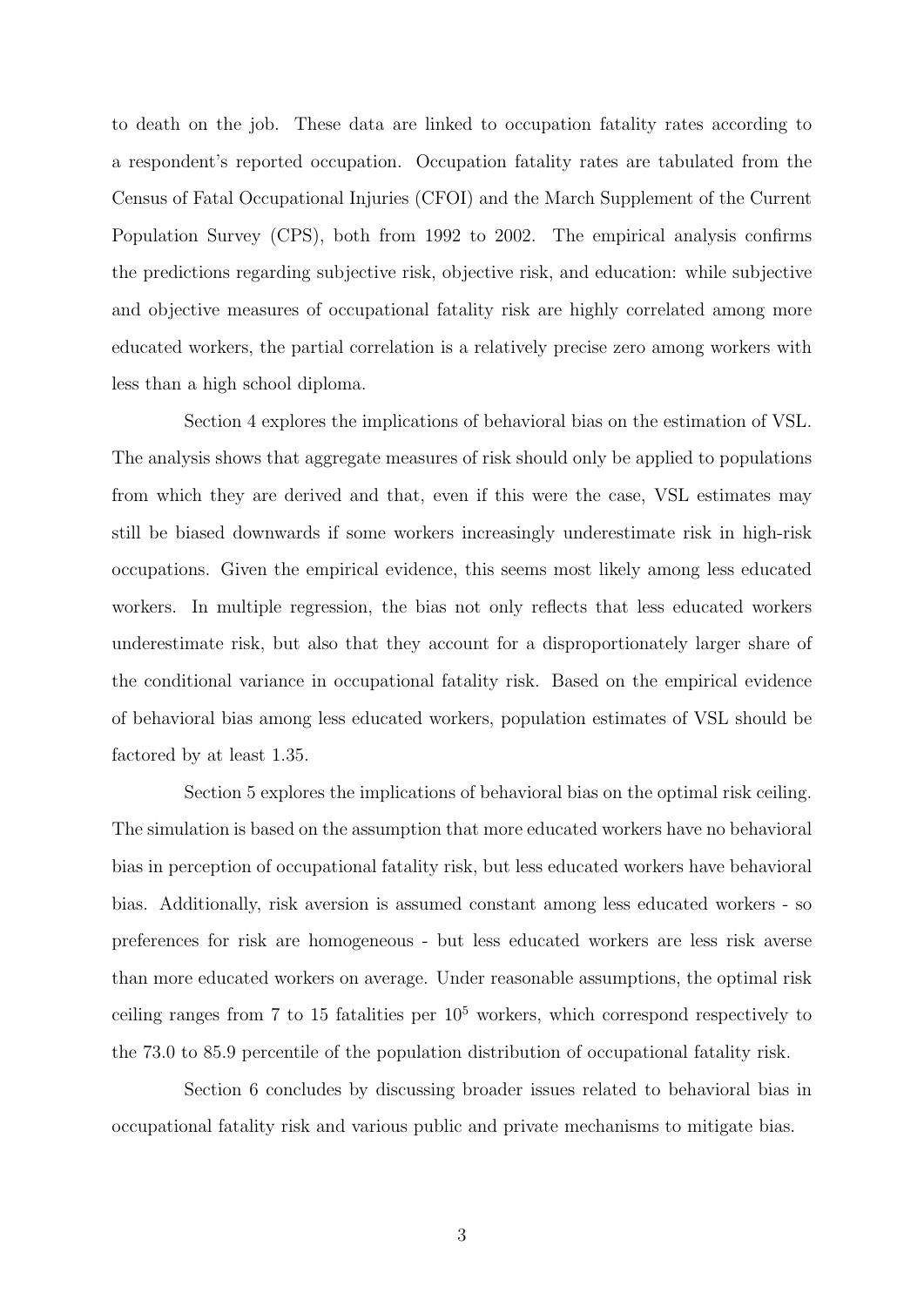# 2 Theoretical Framework

#### 2.1 Rational Agents

This section introduces behavioral agents to Rosen's (1974) model on hedonic prices, applied specifically to occupational fatality risk in the labor market. Workers' expected utility depends endogenously on wages  $w$  and occupational injury risk  $r$  and exogenously on risk aversion  $\eta$  and consumption floor d if injured: :  $E[u(w, r; \eta, d)] = (1 - r)u(w) +$ ru(d). The slope of the indifference curve at  $(w, r)$  is given by  $\frac{dw}{dr} = \frac{u(w)-u(d)}{(1-r)u'(w)} > 0$ , where  $\frac{d^2w}{(dr)^2} > 0$ . In equilibrium, wage is function of risk  $w(r)$ , and a worker maximizes utility at  $w'(r) = \frac{u(w(r)) - u(d)}{(1 - r^*)u'(w(r^*))}$ .

Firms expected profit depends endogenously on wages  $w$  and occupational injury risk r and exogenously on risk-based productivity  $\mu$ :  $E[\pi(w, r; \mu)] = R(r) - w$ . The slope of the isoprofit curve at  $(w, r)$  is given by  $\frac{dw}{dr} = R'(r) > 0$ , where  $\frac{d^2w}{(dr)^2} = R''(r) < 0$ . In equilibrium, wage is function of risk  $w(r)$ , and a firm maximizes profits at  $w'(r) = R'(r)$ 

In equilibrium,  $\frac{u(w(r)) - u(d)}{(1 - r^*)u'(w(r^*))} = R'(r)$ , and supply equals demand at all combinations of  $(w, r)$  (Rosen, 1974). To provide intuition for this equilibrium condition, the model is simplified by considering two types of workers: high risk-averse workers with preferences  $u^A$  and low risk-averse workers with preferences  $u^B$ . Additionally, firms have only one type of risk-based productivity, and firm profits are zero in equilibrium assuming the labor market is competitive. An equilibrium under this scenario is illustrated in the Figure 1. As shown, workers sort into two types of employment based on wages and risk. Specifically, more risk-averse workers maximize expected utility at  $E[u^A(w_0, r_0)]$ , and less risk-averse workers maximize expected utility at  $E[u^B(w_1, r_1)]$ . Government policies or regulations that cap risk at  $r_c < r_1$  only reduces welfare, as  $E[u^B(w_c, r_c)] < E[u^B(w_1, r_1)]$ .

#### 2.2 Behavioral Agents

Behavioral biases may arise if a worker's subjective perception of injury risk differs from objective injury risk. In Figure 1, for example, suppose more risk-averse workers A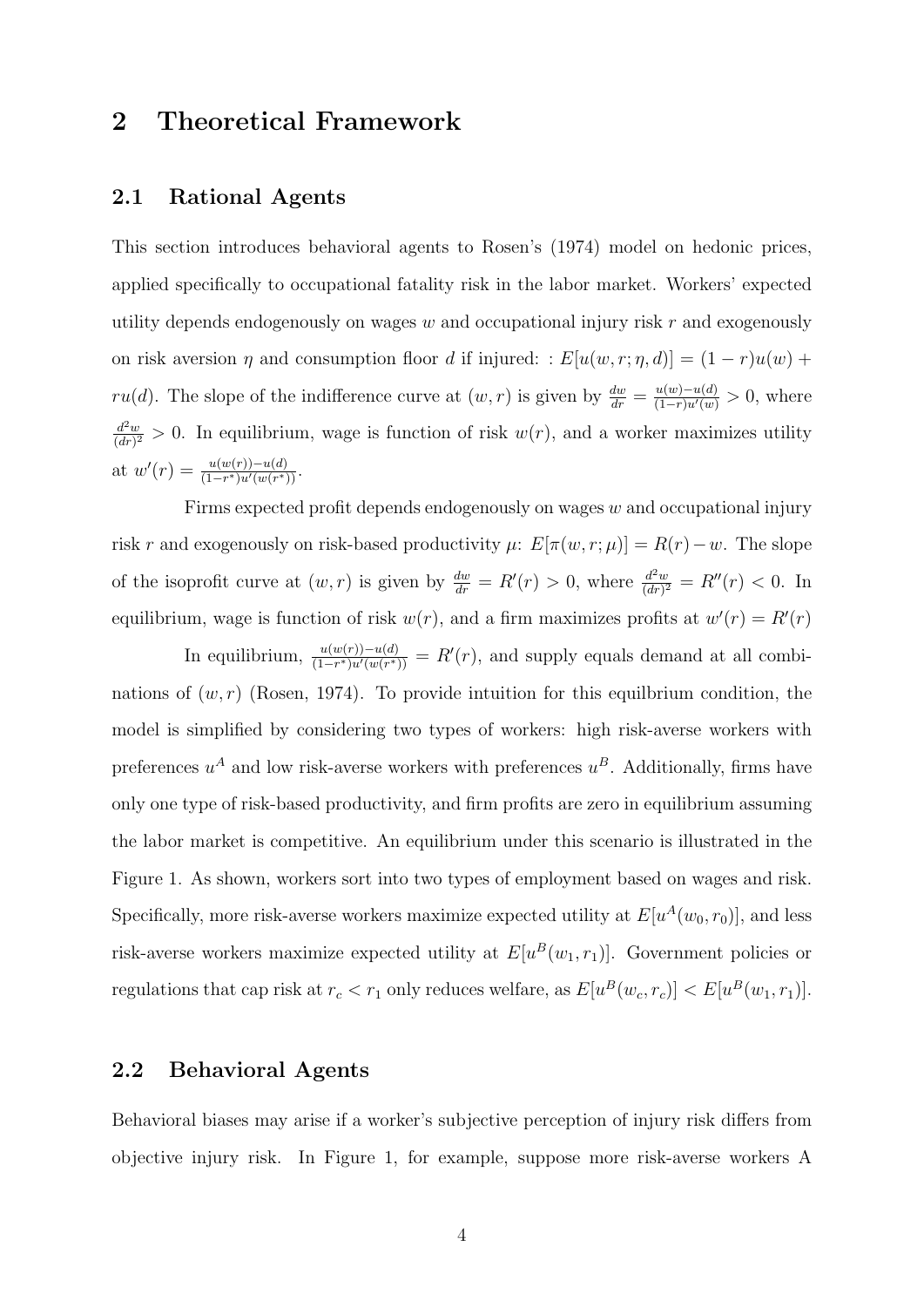perceive risk to be  $r_0$  for all employment between  $r_0$  and  $r_1$ . In this case, such workers would strictly prefer any employment with  $w > w_0$  and risk  $(r_0, r_1]$ . Additionally, firms will offer any terms of employment as long as profits are non-negative. Based on these two criteria, feasible terms of employment lie below the isoprofit curve and above  $w_0$  between  $r_0$  and  $r_1$ . Thus, in the short run, firms can profit by exploiting behavioral biases of workers. If firm profits are zero in equilibrium, the feasible set of employment terms is further limited to the isoprofit curve. In these cases, expected utility is strictly lower for more risk-averse workers who deviate from  $(w_0, r_0)$ , as  $E[u^A(w, r)] < E[u^A(w_0, r_0)]$  within the set  $[w, r : \pi = 0, r_1 \ge r > r_0]$ . Firms, on the other hand, are indifferent between all  $(w, r)$  combinations along the isoprofit line. Thus, encouraging more risk-averse workers to settle closer to  $(w_0, r_0)$  would be Pareto improving.

More generally, all workers may systematically overestimate or underestimate risk. To characterize the effect of the behavioral bias on employment terms and welfare, denote  $(w^*, r^*)$  as the optimal choice with no bias. Noted above, the equilibrium is characterized by  $R'(r^*) = \frac{u(w(r^*))-u(d)}{(1-r^*)u'(w(r^*))}$  $\frac{u(w(r^{\prime}))-u(a)}{(1-r^*)u'(w(r^*))}$ .

Now suppose that individuals systematically overestimate or undestimate risk, so that  $\rho = r + v$ . The worker now chooses employment by maximizing  $E[u(w, r; \sigma, v)] =$  $(1 - \rho)u(w) + \rho u(d)$ , with indifference curves  $\frac{dw}{dr} = \frac{u(w)-u(d)}{(1-\rho)u'(w)}$  $\frac{dw}{dr} = \frac{u(w)-u(a)}{(1-\rho)u'(w)}$ . If  $v \neq 0$ , then the worker would not choose  $(w^*, r^*)$ . Specifically, if  $v > 0$ , then  $R'(r^*) < \frac{u(w(r^*))-u(d)}{(1-(r^*+w))u'(w(r))}$  $\frac{u(w(r)) - u(a)}{(1-(r^*+v))u'(w(r^*))},$ and the worker would instead seek safer employment  $r^{**} < r^*$  such that  $R'(r^{**}) =$  $u(w(r^{**})) - u(d)$  $\frac{u(w(r^{**})) - u(a)}{(1 - (r^{**} + v))u'(w(r^{**}))}$ . Conversely, if  $v < 0$ , the worker would seek more dangerous employment  $r^{**} > r^*$ . In both cases,  $E[u(w^{**}, r^{**})] < E[u(w^*, r^*)]$ , so behavioral biases reduce worker welfare regardless of whether they overestimate or underestimate risk.

#### 2.3 Optimal Policy

The presence of behavioral agents may justify government policy and regulation that restrict risk. First, government maximizes a social welfare function that places equal weight on all workers: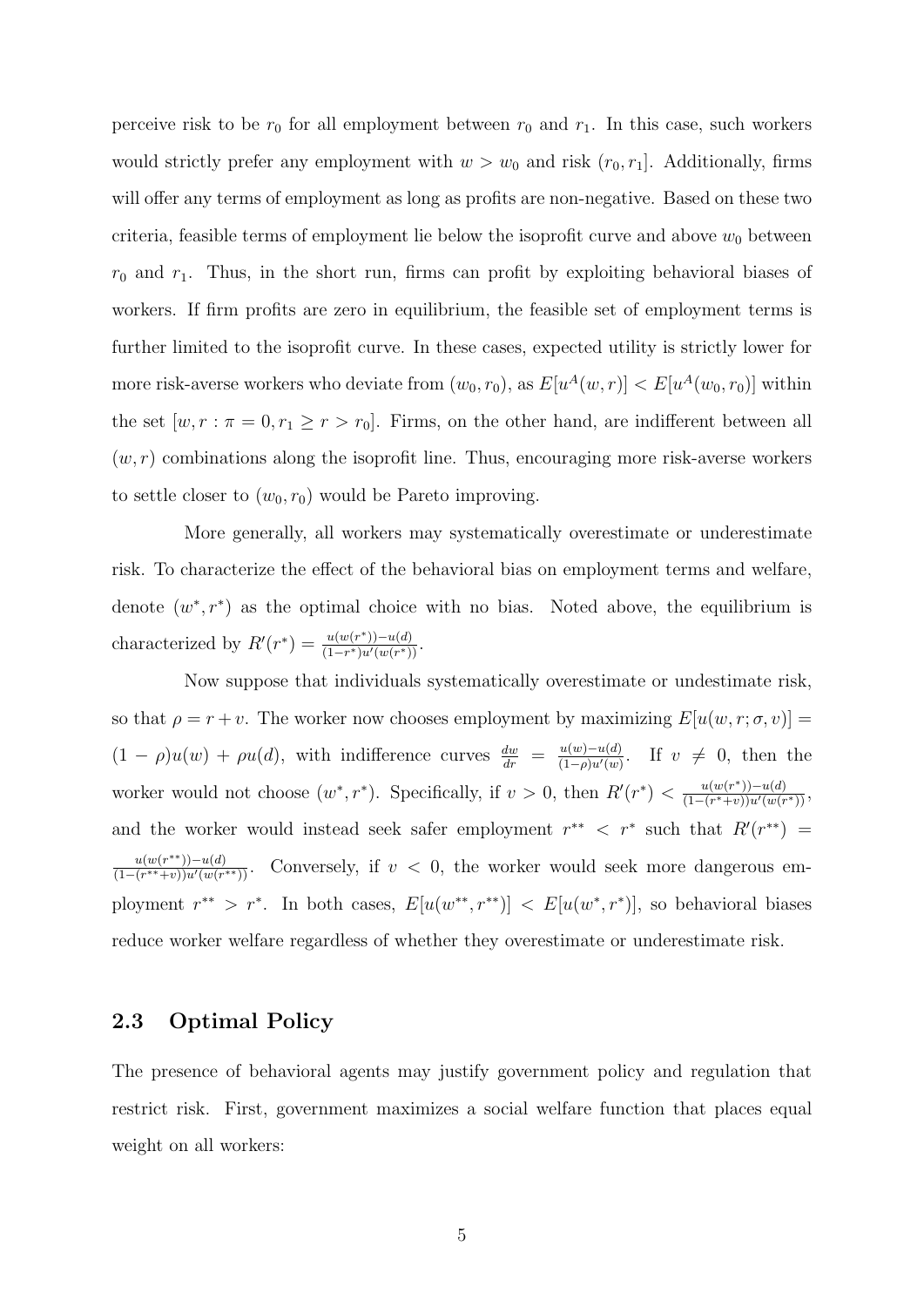$$
E_F[u(w^{**}, r^{**}; \sigma, v)] = E_F[(1 - r^{**})u(w^{**}) + r^{**}u(d)].
$$
\n(1)

Expectations are integrated across the joint distribution of  $\sigma$  and v, denoted  $F(\sigma, v)$ . In this framework, the government maximizes utility absent behavioral bias  $(r)$ , whereas the optimal choice of employment by workers  $(w^{**}, r^{**})$  reflects behavioral bias  $(\rho)$ . Indirect utility is maximized when  $(w^{**}, r^{**})$  equals  $(w^*, r^*)$ , so the government's objective amounts to minimizing the distortion in employment choice that results from behavioral bias (O'Donoghue and Rabin, 2006). The government's objective is complicated by the fact that some workers can overestimate risk while others can underestimate risk. Therefore, any policy that restricts workers from choosing  $(w^{**}, r^{**})$  potentially increases welfare of some workers while decreasing welfare of others.

One obvious policy strategy is to improve access and quality of risk information so that workers can make more accurate choices. The US Occupational Safety and Health Administration (OSHA), for example, requires many employers with ten or more employees to keep records of serious work injuries and illnesses and to make these records available to workers and their representatives. Additionally, the BLS reports work-related injury and fatality rates annually by industry and occupation. A limitation of these policies to improve welfare is that workers may exhibit small sample bias, whereby risk in smaller groups is incorrectly inferred from risk in larger groups, or may be optimistic or pessimistic about their individual risk relative to a group. Moreover, in an experimental study on judging risk, Lichtenstein et al. (1978) find that individuals were unable to correct for potential sources of bias even when prompted to avoid them.

The government can also consider imposing the costs of workplace injuries on firms. In the model above, for example, firms could be required to pay for the consumption floor of injured workers, so profits become  $R(r) - w(r) - rd$ , and the slope of the isoprofit curve becomes  $R'(r) - d$ . While this policy would shift the distribution of objective risk towards safer employment, it reduces welfare across the entire wage-risk distribution without addressing welfare losses due to behavioral biases.

A more promising policy strategy to address behavioral bias is to focus on the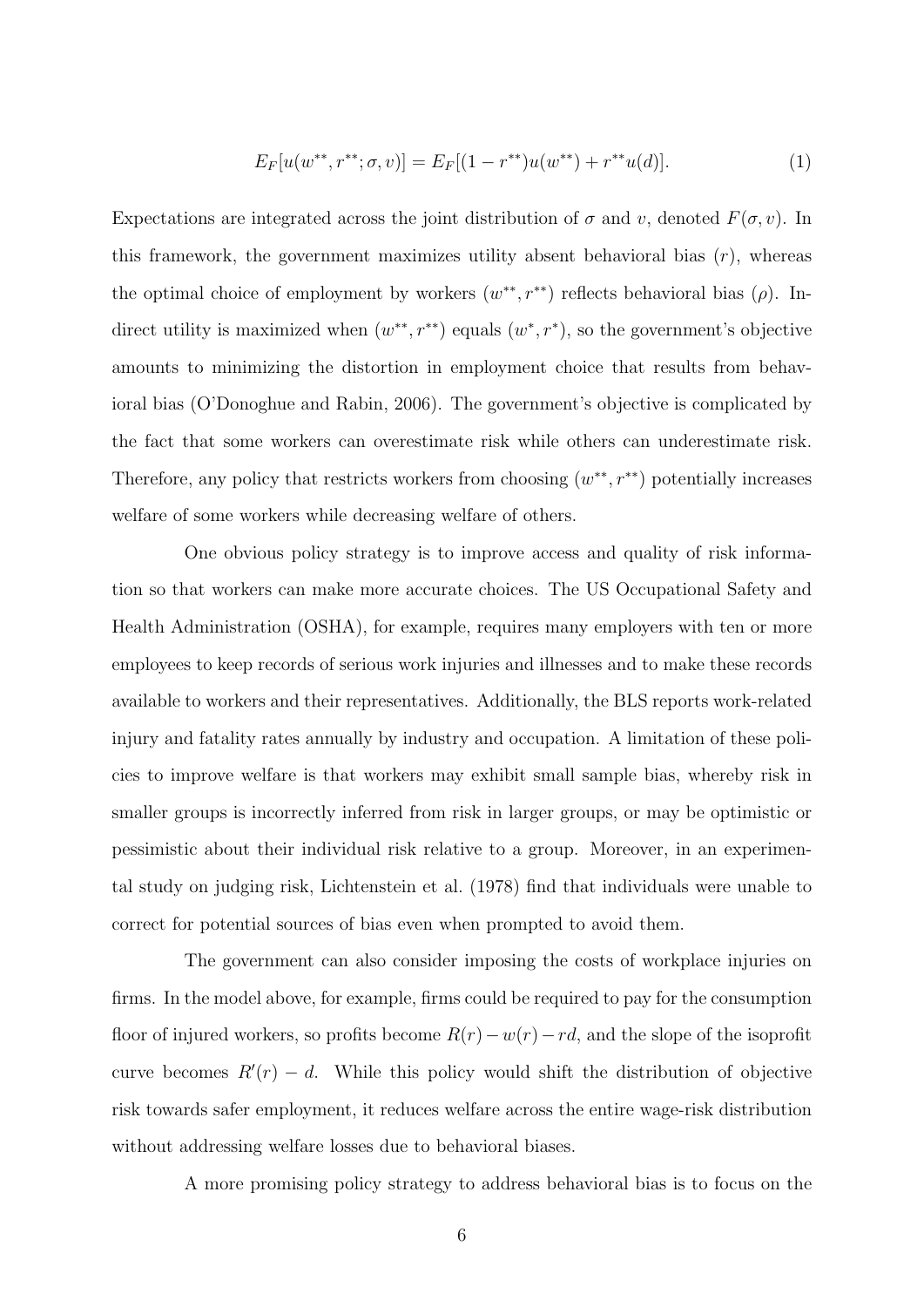right tail of the risk distribution, where the share of workers who underestimate risk likely exceeds the share of workers who overestimate risk. For example, the government could place a ceiling on objective risk at  $r_c$ , and enforce the ceiling by establishing workplace standards and enforcing them through workplace inspections and financial penalties.<sup>3</sup> To evaluate the welfare consequences of a risk ceiling, define a  $I(r^{**} > r_c; \sigma, v)$  as an indicator of working at a risk level above  $r_c$  with a behavioral bias but in the absence of a risk ceiling. The government chooses  $r_c$  to maximize a social welfare function

$$
E_F[u(w^{**}, r^{**}; \sigma, v)] = E_F[(1 - I(r_c))[(1 - r^{**})u(w^{**}) + r^{**}u(d)] + I(r_c)[(1 - r_c)u(w(r_c)) + r_c u(d)].
$$
\n(2)

The first-order condition for the the optimal ceiling  $r_c^*$  is given by

$$
E_F\left[I(r_c^*)\left[w'(r_c^*) - \frac{u(w(r_c^*)) - u(d)}{(1 - r_c^*)u'(w(r_c^*))}\right]\right] = 0.
$$
\n(3)

At the optimum, there is no welfare gain on the margin among workers who either choose  $r^{**} = r_c$  with behavioral bias or choose  $r^* = r_c$  without behavioral bias. In the latter case,  $w'(r_c) = \frac{u(w(r_c)) - u(d)}{(1 - r_c)u'(w(r_c))}$ , so the term inside the integral of the first-order condition is zero. Instead, the welfare effects occur among workers with  $r^{**} > r_c$  and  $r^* \neq r_c$ . If  $r^* > r_c$ , then  $\frac{u(w(r_c)) - u(d)}{(1 - r_c)u'(w(r_c))} < w'(r_c)$ , so relaxing the ceiling increases social welfare. If  $r^* < r_c$ , then relaxing the constraint decreases social welfare. At the optimum, the positive marginal welfare effects exactly offset the negative marginal welfare effects, so the average indifference curve is tangent to the isoprofit curve.

The first-order condition also provides sufficient conditions for any regulatory ceiling on risk. Denote the maximum employment risk with behavioral biases and in the absence of a ceiling as  $r_{max}$ . At this point, workers may be overestimating the risk  $(r* > r_{max})$ , underestimating risk  $(r* < r_{max})$ , or neither  $(r = r_{max})$ . A sufficient

 $3$ Kniesner and Leeth (2014) discuss and review the literature on the deterrance and abatement effects of OSHA on workpalce safety. More recently, Levine et al. (2012) and Li and Singleton (2019) find that workplace inspections improve workplace safety, and Li (2020) finds that penalties improve workplace safety.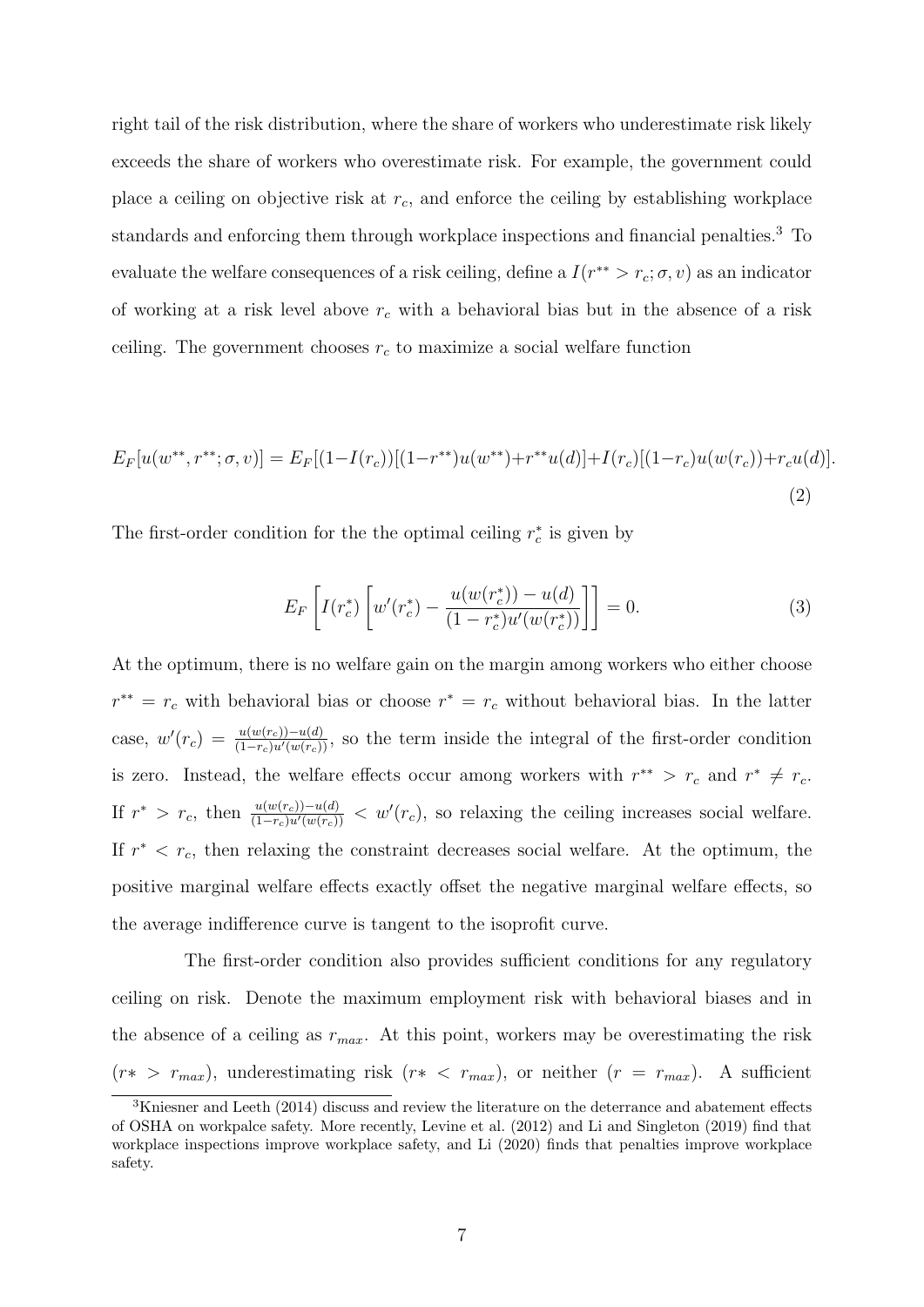condition for a regulatory ceiling is that no worker who chooses the maximum risk also systematically overstates risk. In this case, the first-order condition would be negative at  $r_{max}$ , so  $r_c^* < r_{max}$ .

# 3 Evidence of Behavioral Biases in Risk Perception

#### 3.1 Model and Data

To examine behavioral biases in risk perception, self-reported exposure to death on the job is compared to objective rates of occupational fatality risk. The partial regression coefficient between self-reported exposure and objective rates is estimated using the following model:

$$
Death_{ij} = \alpha + \beta FatalityRate_{ij} + \gamma X_{ij} + u_{ij}.
$$
\n<sup>(4)</sup>

The subscripts correspond to individual i in occupation j. Death<sub>i</sub> is an indicator of exposure, equaling one if death is mentioned as an on-the-job risk and zero otherwise. Fatality Rate<sub>i</sub> is the occupation fatality rate per 100,000 workers.  $X_{ij}$  is a vector of control variables commonly used in the VSL literature (Viscusi and Aldy, 2003): age, age squared, race (indicator of white), education (indicators of high school diploma and some college or more, with high school drop as the left-out group), marital status (indicators of married, widowed, and divorced, with never married as the left-out group), and indicators of veteran status, self-employment, and industry. The term  $u_{ij}$  is the error. The coefficient of interest is  $\beta$ , the partial correlation between self-reported exposure and objective fatality rates. For ease of interpretation,  $Death_i$  is factored by 100, so  $\beta$  is interpreted as percentage points.

To examine whether the correlation differs by education, indicators of education are interacted with  $FatalityRate_i$ . This approach assumes the that the effect of the control variables are constant by education. To relax this assumption, the model is also estimated separately by education.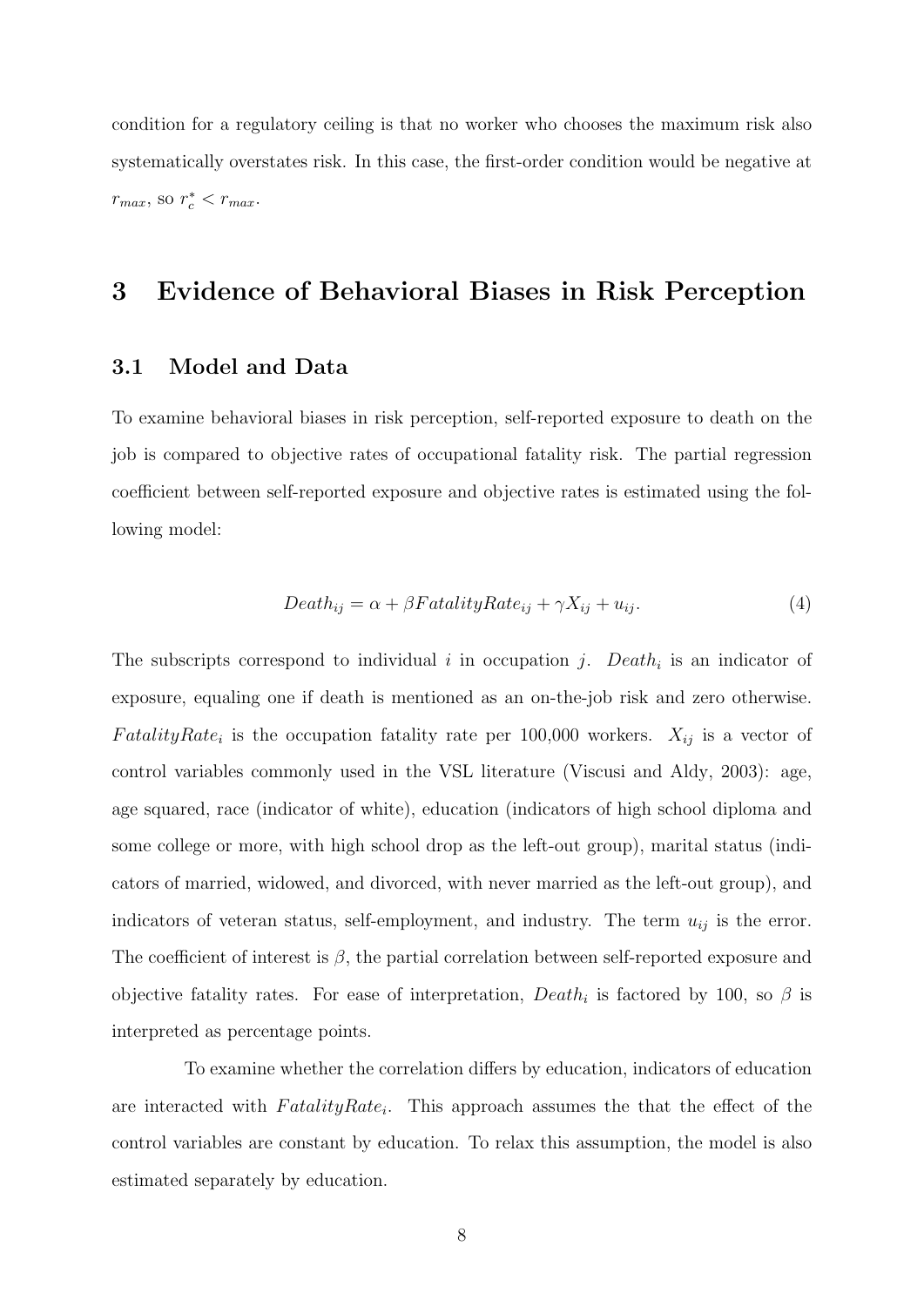Data on self-reported exposure come from the NHIS of 1985. This survey year includes a one-time survey supplement on health promotion and disease prevention that asks numerous questions about risk exposure. Importantly for this study, the supplement includes questions pertaining to health risks on the job. Survey respondents first report whether they are exposed to substances or conditions at their present job. If so, respondents then report which substances or conditions are present and their possible health effects, including death. The sample is restricted to males at ages 25 to 64 who are employed at the time of the survey, yielding 8,479 observations.

Objective rates of occupational fatality risk are measured as the number of fatalities annually per 100,000 workers. Data on the number of deaths come from the CFOI, which tabulates deaths by occupation annually from 1992 to 2001. Data on the number of workers comes from the March Supplement of the CPS, survey years 1992 to 2001. Using males only, the fatality rate is calculated as the sum of fatalities from 1992 to 2001, divided by sum of employment and multiplied by 100,000. Fatality rates are tabulated and merged to NHIS data by 330 standardized occupations codes constructed by Autor and Dorn (2013), which serves as a crosswalk between the 1980 Census Detailed Occupation Codes used in the NHIS and the 1990 Census Occupational Classification System used in the CFOI.<sup>4</sup> The sample is further restricted to observations successfully matched to tabulated fatality rates, yielding 8,229 observations.<sup>5</sup>

Table 1 presents summary statistics of the analysis sample by education. Demographic characteristics differ by education - for example, age decreases with education - which will be controlled using multiple regression. Most notable are the differences in occupation, self-reported exposure to death and accidents on the job, and occupational fatality rates based on CFOI data. Workers with less than a high school diploma are less likely to work in professional/technical occupations, and more likely to work in service and production/operator occupations. Among all workers, reported exposure to death is substantially lower than exposure to accidents: 4.0 percent versus 51.2 percent. While

<sup>&</sup>lt;sup>4</sup>The CPS also uses the 1990 Census Occupational Classification System.

 $5$ The sample size decreases by 250 because the occupation code in the NHIS is missing values (64 observations) or does not match to a standardized occupations codes constructed by Autor and Dorn (2013).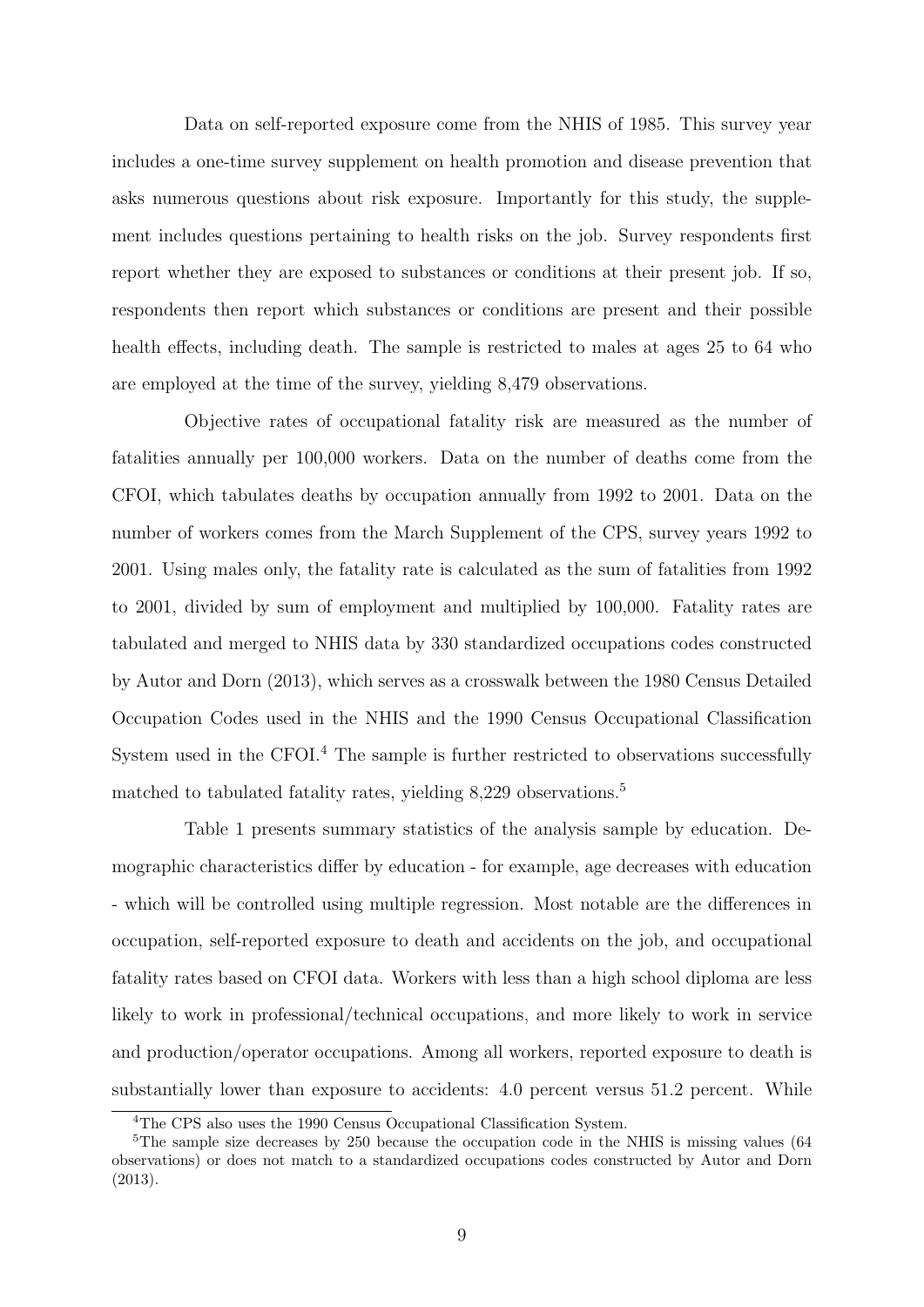exposure to accidents systematically decreases with education, exposure to death is highest among workers with a high school diploma only and lowest among workers with less than a high school diploma. In contrast, average occupational fatality is highest among among workers with less than a high school diploma (12.0) compared to workers with a high school diploma  $(8.9)$  and some college or more  $(5.0)$ . These results indicate that self-reported exposure to death is not systematically related to occupational fatality rates when measured across education groups.

#### 3.2 Results

Figure 2 illustrates the relationship between self-reported exposure to death and occupational fatality risk separately by education. To address extreme values of the fatality rate - with the highest rate reaching 115.0 - the rate is winsorized at 50, which corresponds to the 99th percentile. The rate is also discretized as integers. The figure shows the share who report exposure to death by the discretized occupational fatality rate, and the marker size is proportional to the number of workers within education groups.

The figure reveals three notable patterns. First, among all education groups, the share of workers who report exposure to death is low at occupational fatality rates near zero. Thus, workers in low fatality rate occupations do not appear to overestimate the risk of death. Second, among workers with no high school diploma, the share who report exposure to death does not increase with the occupational fatality rate. This suggests that workers with no high school diploma underestimate risk in high fatality rate occupations.<sup>6</sup> Finally, among workers with a high school diploma and some college or more, the share who report exposure to death increases with the occupational fatality rate. This suggests that more educated workers appreciate, to some extent, increased risk of death in high fatality rate occupations.

The regression results from equation (4) are presented in Table 2. The first column is a regression of self-reported exposure to death on occupational fatality risk.

 $6$ An alternative explanation, which seems unlikely, is that the increase in the occupational fatality rate is only on the intensive margin, so while the fatality rate increases the share of exposure remains constant.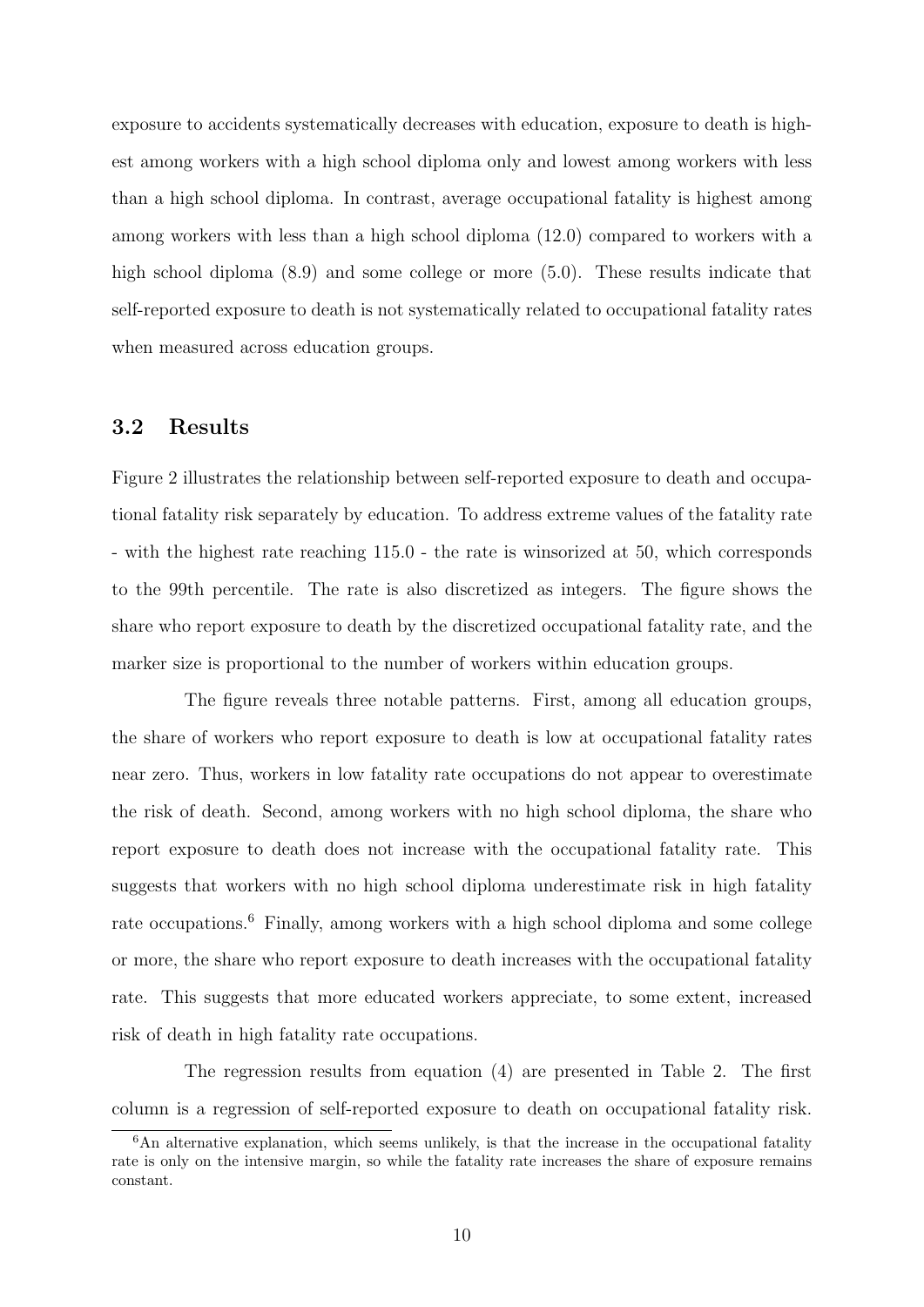At the mean of 3.96 percent, a one standard deviation in fatality risk of 11.16 increases the likelihood of self-reported exposure to death by 1.42 percentage points. The second column interacts the fatality rate with indicators of education and includes education fixed effects. Consistent with Figure 2, the association between self-reported exposure to death and occupational fatality risk is mostly evident among more educated workers. The estimated relationship among workers with no high school diploma is 0.030, which increases by 0.122 and 0.148 among workers with a high school diploma only and some college more, respectively. This finding is robust to the including of control variables (column 3), including industry fixed effects (column 4), estimating the model separately by education (columns 5 through 7), and the probit and logit models (not shown). In comparison to more educated workers in columns (6) and (7), the partial correlation for workers with less than a high school diploma in column (5) is a relatively precise zero.

To explore risk perceptions further, Figure 3 illustrates the relationship between self-reported exposure to accidents and occupational fatality risk separately by education. As shown, a substantial share of workers in low fatality rate occupations report exposure to accidents, and the share is greater among workers with no high school diploma. This may reflect objective risk, an overestimation of risk, or both. As the occupational fatality rate increases from zero to approximately 20, the share of workers who report exposure to accidents increases among all education groups, but appears to increase more steeply among more educated workers. Beyond 20, the share of workers who report exposure to accidents remains high for all education groups.

The regression results from equation (4) for exposure to accidents are presented in Table 3. The results confirm that exposure to accidents is initially greater among workers with no high school diploma: in column (4), the coefficient on some college or more is -21.2 percentage points. The results also confirm that the relationship between exposure to accidents and the occupational fatality rate is greater among more educated workers: the coefficient on the fatality rate is  $0.51$  among workers with no high school diploma and 0.98 among workers with some college or more. Figures 2 and 3 together suggest that, although workers with no high school diploma perceive high fatality risk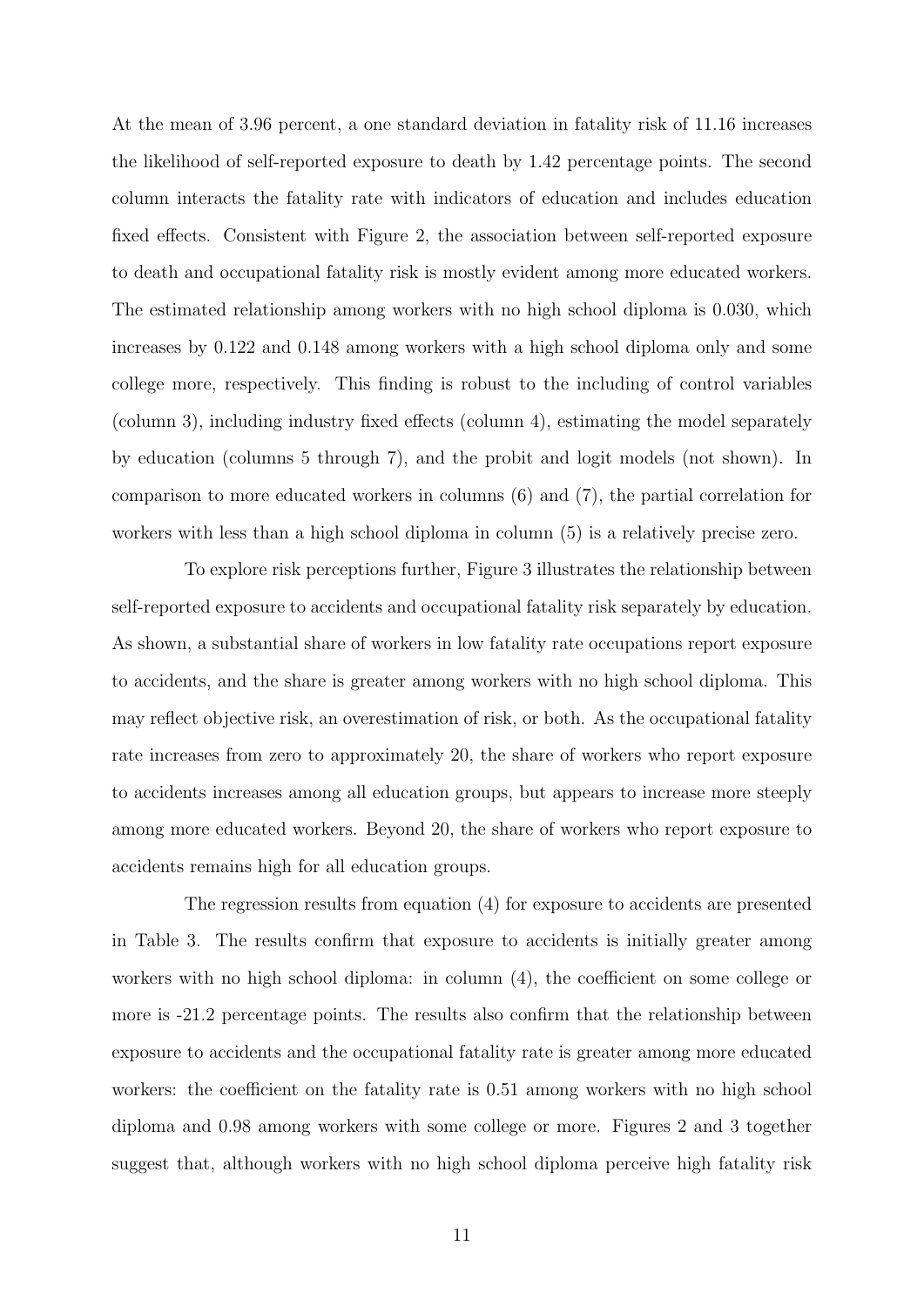occupations as more dangerous with respect to accidents, they do not perceive them as more dangerous with respect to death.

# 4 Implications for Value of Statistical Life

Behavioral biases in occupational fatality risk have implications for estimating the value of statistical life. Ideally, the value of statistical life would be estimated using the following structural model:

$$
w_{ij} = \alpha + \beta r_{ij}^s + \epsilon_{ij} \tag{5}
$$

The outcome variable  $w_{ij}$  is the wage for individual i in occupational j,  $r_{ij}^s$  is the subjective risk of death perceived by the individual worker, and  $\beta$  represents the causal effect of subjective risk. Blomquist (2004) discusses the preference for subjective risk over objective risk when estimating VSL.

At least two complications arise when measuring risk. First, a worker's behavioral bias may result in individual subjective risk differing from individual objective risk, denoted  $r_{ij}^o$ . Deviations of subjective and objective risk is characterized by  $r_{ij}^s = r_{ij}^o + v_{ij}$ , where  $v_{ij}$  represents the bias. Second, due to data availability, individual subjective risk is often replaced with aggregate objective risk, denoted  $r_j^o = f_j(r_{1j}^o, ..., r_{N_j}^o)$ , where  $N_j$  is the number of workers in occupation  $i$ .

These two complications yield the following estimable equation:

$$
w_{ij} = \alpha + \beta r_j^o + \beta \left[ (r_{ij}^o - r_j^o) \right] + v_{ij} \right] + \epsilon_{ij}
$$
\n
$$
(6)
$$

The equation highlights two potential sources of bias when estimating  $\beta$ . First, the term  $(r_{ij}^o - r_j^o)$  may be positively or negatively correlated with  $r_j^o$ . This is generally not be an issue if  $r_j^o$  is average risk among the population used for estimation, since  $(r_{ij}^o - r_j^o)$  would equal zero in expectation for all  $r_j^o$ . This becomes an issue, however, if the aggregate measure is used for subgroup analysis, but risk at the subgroup level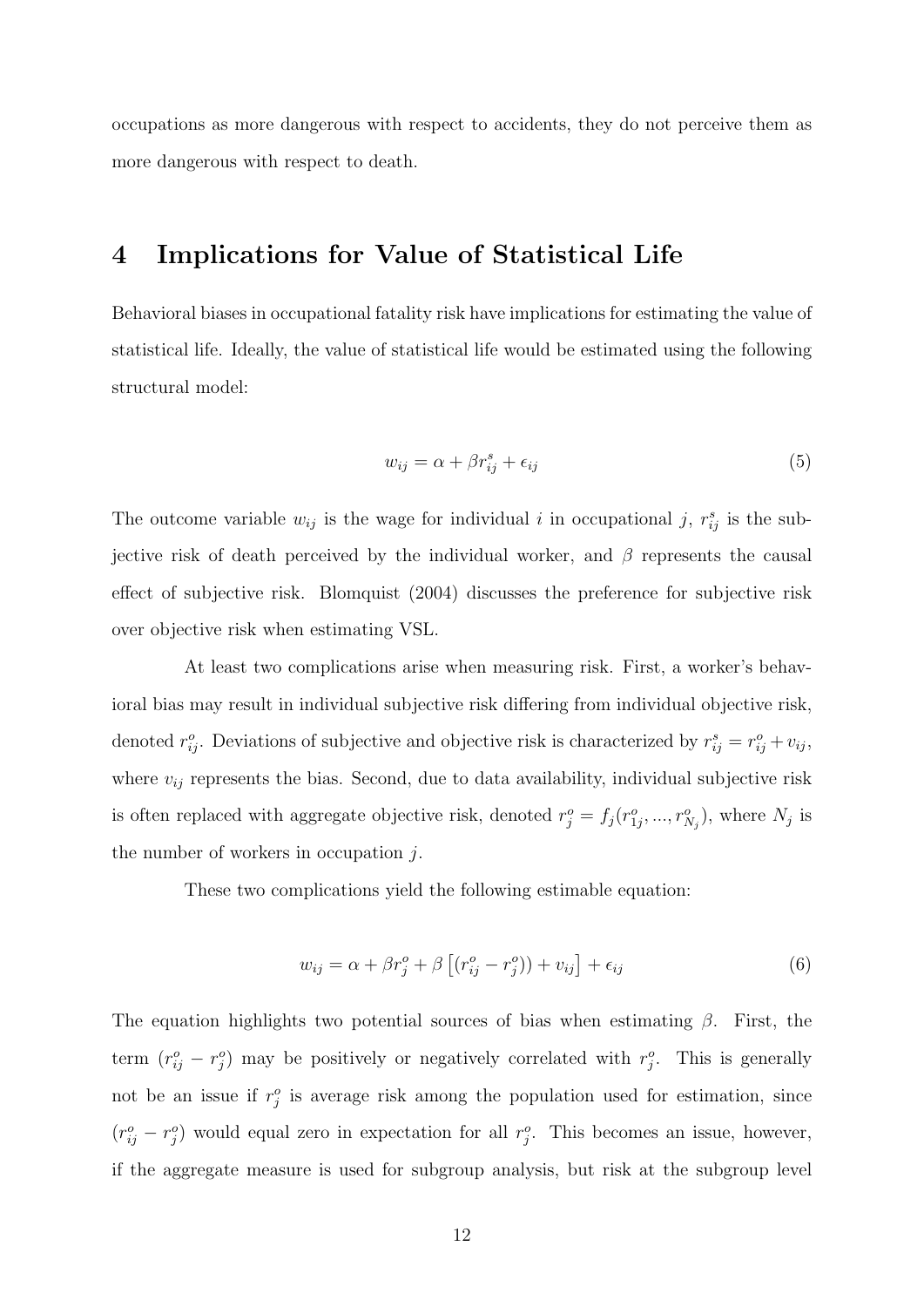rises more or less steeply with aggregate risk. For example, in Figure 3 on self-reported exposure to accidents, exposure among less educated workers is initially higher at low occupational fatality rate occupations, but increases less steeply than average as the occupational fatality rate increases. This would result in a negative correlation between  $r_j^o$  and  $(r_{ij}^o - r_j^o)$ , biasing downward the estimate of  $\beta$ .

Second, the behavioral bias  $v_{ij}$  may be systematically correlated with objective risk. For example, in Figure 2 on self-reported exposure to death, exposure among less educated workers does not increase with occupational fatality risk. In this special case, the correlation between  $r_j^o$  and  $v_{ij}$  is -1, and the bias in the estimate of  $\beta$  is  $-\beta$ .

The empirical model has two implications for estimating the VSL. First, aggregate measures of risk should should only be applied to populations from which they are derived. As the empirical model presented here demonstrates, using aggregate measures for subgroup analysis may lead to overestimating VSL for some groups and underestimating it for others. Second, even if aggregate risk measures are applied to their respective populations, VSL estimates may still be biased downwards if some workers increasingly underestimate risk in high-risk occupations.

These issues may account for different VSL estimates between subgroups of the population. In a review of the VSL literature by Viscusi and Aldy (2003), studies tend to find larger VSL estimates among workers with higher income. On one hand, this may reflect that safety is a normal good Viscusi (1978). On the other, this may reflect that income is highly correlated with education, which has direct effects on the relationship between wages and risk. As this evidence presented here suggests, objective safety risk increases more steeply than average risk among more educated workers, and more educated workers may be more informed about risk compared to less educated workers. Both factors would lead to higher VSL estimates among higher income workers.

If the nature of behavioral bias is known, one solution is to adjust the estimate of  $\beta$  upwards, as in Miller (2000) following Lichtenstein et al. (1978). An adjustment strategy for the bias can be derived from a model of multiple regression with heterogeneous treatment effects (Aronow and Samii, 2016). The model is given by the following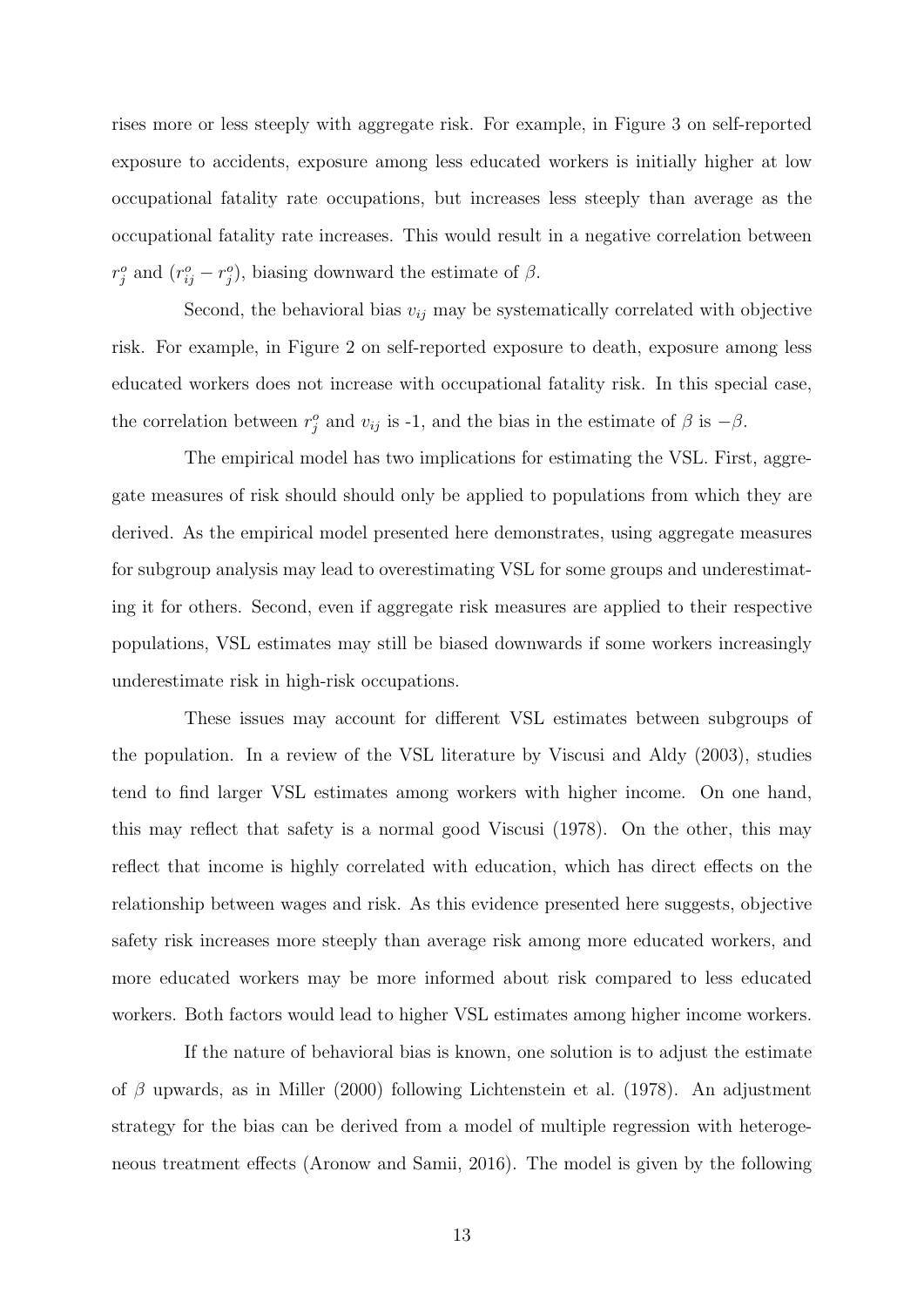equation:

$$
Y_i = \alpha + \beta D_i + X_i \gamma + \epsilon_i,\tag{7}
$$

where  $Y_i$  is the outcome variable, and  $D_i$  is the treatment variable. Utilizing results for partial regression (Greene, 2008), they show that multiple regression generates a weighted average of causal effects:

$$
\hat{\beta} \xrightarrow{p} \frac{E[w_i \tau_i]}{E[w_i]},\tag{8}
$$

where  $\tau_i$  is the treatment effect for individual i, and  $w_i = (D_i - E[D_i|X_i])^2$ . Intuitively, when estimating  $\beta$  in multiple regression with heterogeneous treatment effects, observations are weighted by the conditional variance of  $D_i$  on  $X_i$ .

The question is how to adjust population estimates of VSL assuming that workers with no high school diploma do not perceive differences in occupational fatality risk, so that among them  $E[\hat{\beta}] = 0$ . On one hand, workers with no high school diploma represent only 16.6 percent of the population. On the other, these workers account disproportionately for employment in high fatality risk occupations. To quantify the matter, occupational fatality risk is regressed on the control variables and industry fixed effects from equation (4):

$$
FatalityRate_{ij} = \delta X_{ij} + \mu_{ij}.
$$
\n(9)

As expected,  $\bar{\hat{\mu}}_{ij}^2$  decreases with education: 0.55 among workers with no high school diploma, 0.34 among workers with a high school diploma only, and 0.29 among workers with some college or more. Although workers with no high school diploma represent only 16.6 percent of the population, they account for 26.2 percent of the variation in  $\hat{\mu}_{ij}^2$ .

The share of conditional variance in occupational fatality risk attributable to behavioral agents is useful for adjusting VSL estimates. For example, if VSL is constant in the population, but 26.2 percent of the conditional variance is attributable to low educated workers with  $E[\hat{\beta}] = 0$ , then  $E[\hat{\beta}] = 0.74\beta$  from a population-level regression.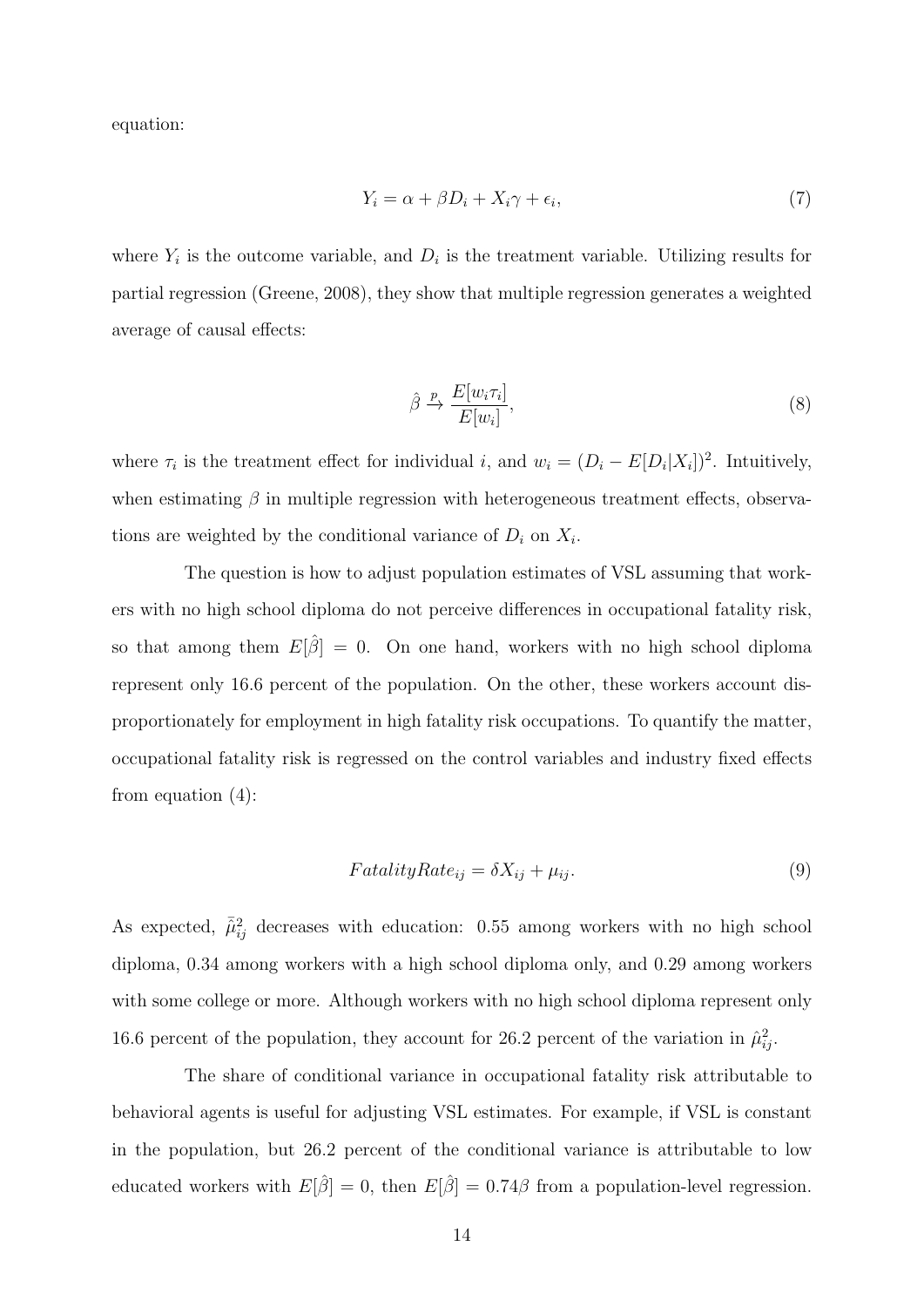In this case, estimates of VSL should be factored by 1.35. If more educated workers also underestimate risk, the factor would be greater.

# 5 Implications for Optimal Policy

Behavioral biases in occupational fatality risk also have implications for the optimal risk ceiling. An example of the optimal risk ceiling is simulated based on several assumptions. First, worker utility exhibits constant relative risk aversion,  $u(w) = (w^{1-\eta} - 1)/(1 - \eta)$ , with  $\eta$  as the measure of risk aversion. Second, firm revenues with respect to risk increase at a decreasing rate,  $w(r) = ar^b$ , where  $0 < b < 1$ . Third, more educated workers have no behavioral bias in perception of occupational fatality risk, so the distribution of workers across the wage-risk distribution is due only to risk aversion. Finally, less educated workers have behavioral bias, so employment choice reflects both risk aversion and perception bias. To simplify matters, risk aversion is assumed constant among less educated workers - so preferences for risk are homogeneous - but less educated workers are less risk averse than more educated workers on average. The latter accounts for the tendency for lower educated workers to select riskier employment.

The simulation is conducted using the NHIS sample. Low educated workers are defined as no high school diploma, and more educated workers are defined as at least a high school diploma. Additionally, the risk space is discretized into integer categories g so that discretized risk  $r_g = g$  if continuous risk r satisfies  $g - 1 < r \leq g$ . Discretized risk  $r_g = 1$  for continuous risk between 0 and 1. Based on the data, g spans 41 risk categories from 1 to 114.

The first step is to calibrate the values of a and b of the revenue function. If more educated workers are fully informed, then the average marginal revenue product should equal the VSL. Denote  $\tilde{p}_{g}^{m}$  as the conditional share of more educated workers with employment risk g, so  $\sum_g \tilde{p}^m_g = 1$ . The equation for VSL is given by the following equation: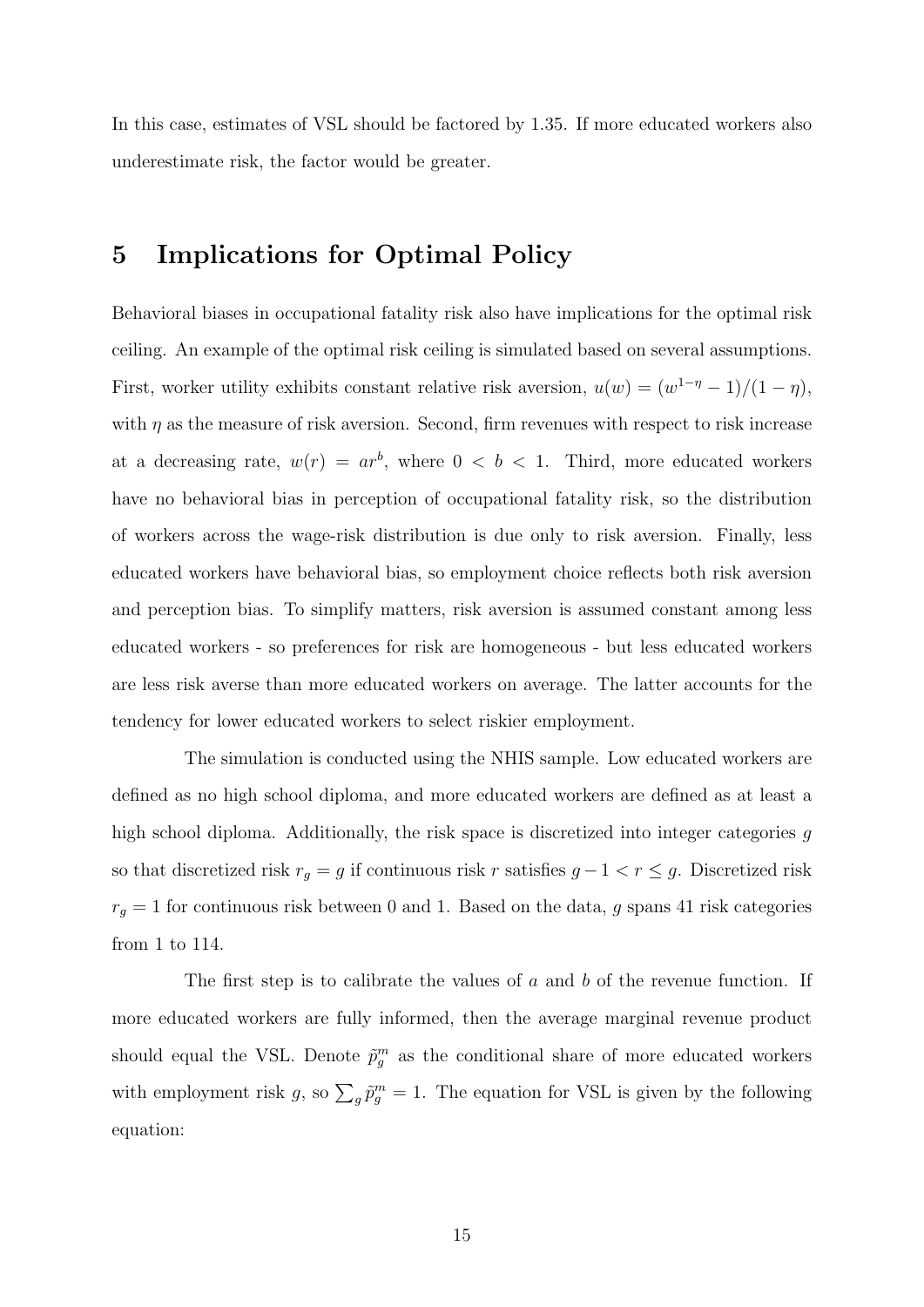$$
\sum_{g} \tilde{p}_g^m abr_g^{(b-1)} = VSL \tag{10}
$$

The shares  $\tilde{p}_{g}^{m}$  are estimated from the data, and the VSL is set equal to \$74. Because risk is measured per  $10^5$  workers, the value of statistical life is \$7.4 million, which falls between the range of \$4 and \$10 million estimated by Kniesner et al. (2012). The term a is now an implicit function of b. For this simulation,  $b = 0.9$ , so  $a = 30$ .

The next step is to determine the distribution of  $\eta$ . In equilibrium, marginal revenue product equals the indifference curve at each level of risk:

$$
abr_g^{(b-1)} = \frac{\frac{w_g^{1-\eta} - 1}{1-\eta} - \frac{d^{1-\eta} - 1}{1-\eta}}{(1 - r_g)w^{-\eta}},
$$
\n(11)

where  $w_g = ar_g^b$ . If consumption when injured d is known, this equation identifies the value  $\eta_g$  for each risk group g. For this simulation, d is a constant and replaces 75 percent of wages of the lowest risk group:  $d = 0.75w_1$ . Based on the data,  $\eta$  ranges from 54.5 for  $g = 1$  to 2.56 for  $g = 114$ , with a mean of 16.6.

With the distribution of  $\eta$  identified among more educated workers, it is now possible to calculate the welfare losses among more educated workers due to a risk ceiling.<sup>7</sup> Denote the risk ceiling as  $r_c$ , which corresponds to wage  $w_c = w(r_c)$ , and denote the population share of more educated workers observed in risk g as  $p_g^m$ . The social marginal welfare cost at risk ceiling  $r_c$  is given by

$$
SMC(r_c) = \sum_{r_g > r_c} p_g^m \left[ abr_g^{(b-1)} - \frac{u(w(r_c, \eta_g)) - u(d, \eta_g)}{(1 - r_c)u'(w(r_c, \eta_g))} \right].
$$
 (12)

Figure 4 plots the social marginal cost at different values for the risk ceiling, from  $r_c = 1$ to  $r_c = 20$ . The social marginal cost is lowest at  $r_c = 20$ . This reflects that the share of more educated workers at or above  $g = 20$  and  $g = 30$  is just 8.5 percent and 2.6 percent of the population, respectively, and that the risk ceiling does not restrict risk substantially relative to optimal risk. As the risk ceiling is lowered, the social marginal

<sup>7</sup>By assumption, more educated workers display no behavioral bias and therefore only lose welfare due to a risk ceiling.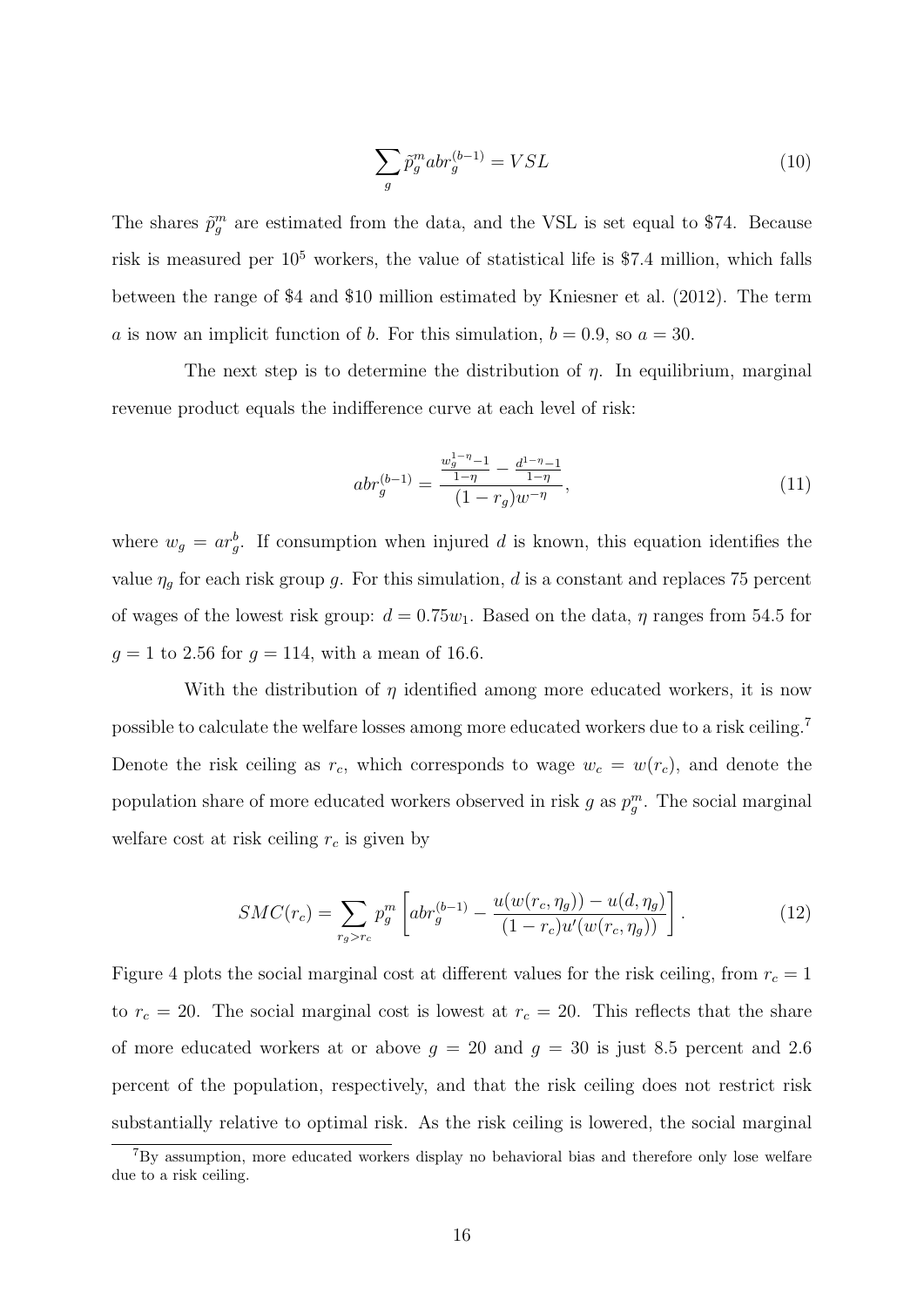cost increases. This reflects that more workers are affected by the ceiling and that the ceiling restricts risk more substantially relative to optimal risk.

The next step is to determine the social marginal benefit of the risk ceiling. Stated above,  $\eta$  is assumed constant among less educated workers. Thus, the social marginal welfare benefit at risk ceiling  $r_c$  is given by

$$
SMB(r_c) = \sum_{r_g > r_c} p_g^l \left[ abr^{(b-1)} - \frac{u(w(r_c, \eta^l)) - u(d, \eta^l)}{(1 - r_c)u'(w(r_c, \eta^l))} \right],
$$
\n(13)

where  $p_g^l$  is the population share of less educated workers in risk group g, and  $\eta^l$  is the constant level of risk aversion. Figure 4 plots the social marginal benefit at different values for the risk ceiling  $r_c$  and risk aversion  $\eta^l$ , the latter evaluated at 5.5, 6.5, and 7.5. These values represent less risk aversion than more educated workers: approximately 70.6 percent of more educated workers are more risk averse than 5.5, and approximately 55.2 percent are more risk averse than 7.5. By definition, the social marginal benefit equals zero if the socially optimal risk for workers with risk aversion  $\eta^l$  is  $r_c$ . As the  $r_c$  increases relative to the socially optimal risk, more workers choose  $r_d$  between the optimal risk and the risk ceiling according to  $p_g^l$ , which increases the social marginal benefit of the ceiling.

According to equation (3), the optimal risk ceiling occurs where the social marginal benefit equals social marginal cost. This occurs in Figure 4 where the benefit curves cross. As shown, the optimal risk ceiling depends on the risk aversion of less educated workers. In the more risk averse scenario  $(\eta^l = 7.5)$ , the optimal risk ceiling is approximately 7 per  $10^8$  population, which corresponds to the 73.0 percentile of the risk distribution. In the less risk averse scenario  $(\eta^l = 5.5)$ , the optimal risk ceiling is approximately 15 per  $10^8$  population, which corresponds to the 85.9 percentile of the risk distribution.

Figure 4 illustrates the simulation from raising VSL from \$74.0 to \$98.8, the upper-bound esetimate from Kniesner et al. (2012). As shown,the optimal risk ceiling does not change substantially. This reflects that raising the VSL increases both the social marginal cost and the social marginal benefit across values of  $r_c$ .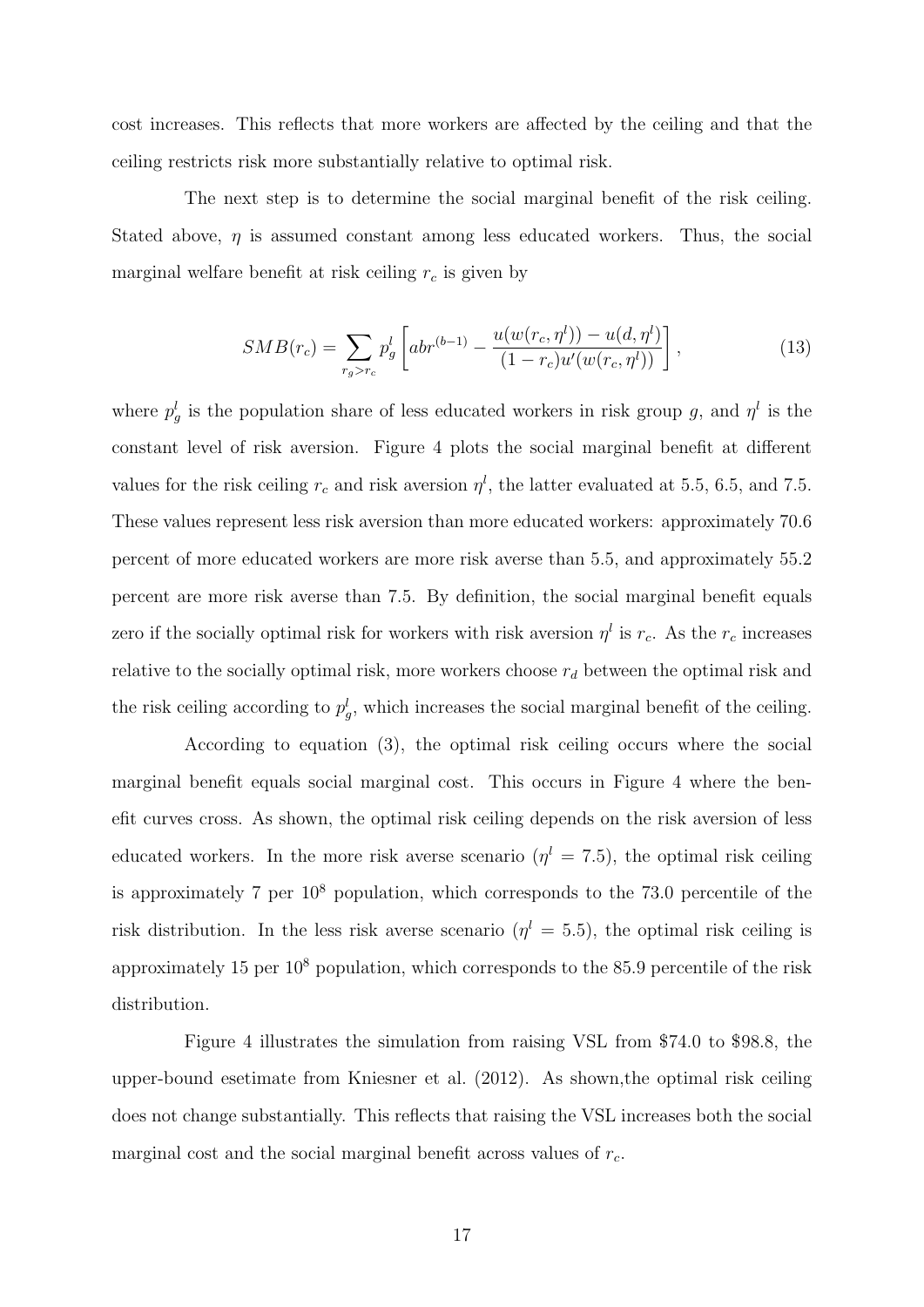# 6 Conclusion

The results from this study contribute to the literature on behavioral economics and its implications for public policy (Mullainathan et al., 2012; O'Donoghue and Rabin, 2006). The empirical results reveal substantial bias among less educated workers, who do not report greater exposure to death in high fatality rate occupations. Under reasonable assumptions, government policy can improve social welfare by enforcing a ceiling on occupational risk.

One strategy to enforce a risk ceiling is through workplace inspections and penalties through OSHA. Before 1999, OSHA targeted "programmed" inspections at industries with high rates of accidents and injuries; however, many establishments in high-risk industries were found to be relatively safe. In the mid 1990s, OSHA created the Site Specific Targeting (SST) plan, which first collected injury rates at the establishment level, then targeted establishments with the highest rates for a programmed inspection. The cutoff for an inspection corresponded to the 86.3 percentile of the distribution (Li and Singleton, 2019), similar to the risk ceiling in the less risk averse simulation of this study.

Such blanket enforcement of a risk ceiling potentially helps behavioral workers who underestimate risk, but hurts rational workers who are accurately informed. The emprical evidence presented here, however, does not rule out the possibility that more educated workers underestimate risk, especially at the extreme right tail of the risk distribution. Moreoever, workers who underestimate risk may pose a negative externality on rational workers through added carelessness on the job. In any case, to target behavioral workers, enforcement efforts can focus specifically on high risk industries and establishments with disproportionate shares of less educated workers and where wages do not appear commensurate with risk.

An important consideration is whether the negative welfare consequences of behavioral bias can be addressed privately. Labor unions, for example, may be more efficient at providing workers with more accurate information about risk (Dickens, 2004; Olson, 1981; Viscusi, 1979). This may account for the greater VSL estimates among union workers: in a review of the literature, Viscusi and Aldy (2003) note that nine out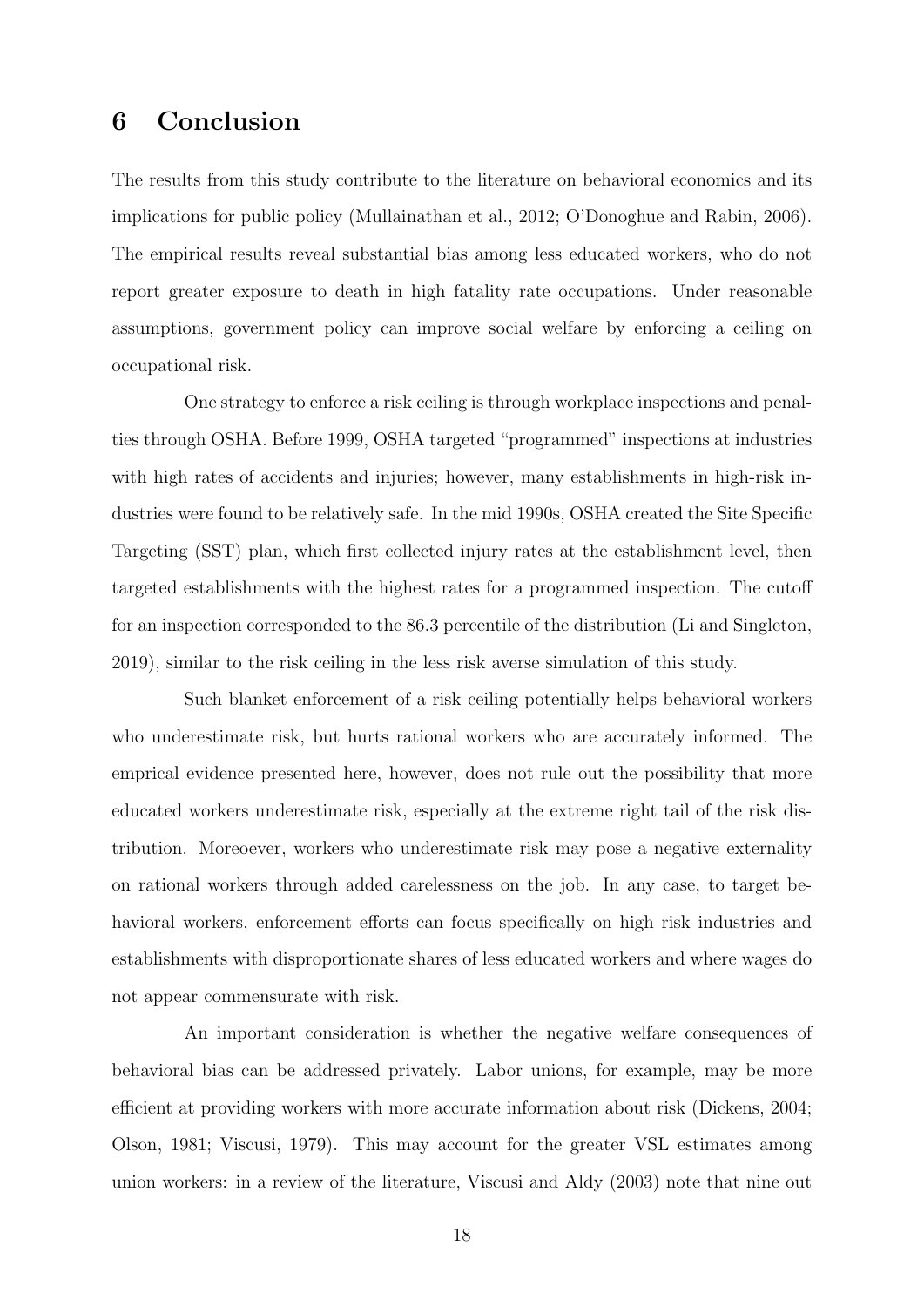of ten studies that estimate VSL by union status found that unions workers receive a greater wage premium for fatality risk. Relatedly, union workers are more likely to have a non-fatal occupational injury (Donado, 2015), and unionization increases regulatory enforcement (Sojourner and Yang, 2020) and improves workplace safety (Li et al., 2020).

Finally, workers may collect their own information regarding workplace safety through repeated transactions, private networks, advertising, and the media. In 2009, for example, OSHA began issuing press releases on establishments with egregious workplace safety violations and penalties, which improved workplace safety in nearby establishments (Johnson, 2020). In contrast, informing employers privately that their accident case rates were above the national average had no effect on workplace safety (Li and Singleton, 2019). Information may also be improved through quality dislosures and certifications. Dranove and Jin (2010) review the literature on disclosures and certifications for consumper products. Relatively understudied is the effect of quality disclosures and certifications on wages and workplace safety.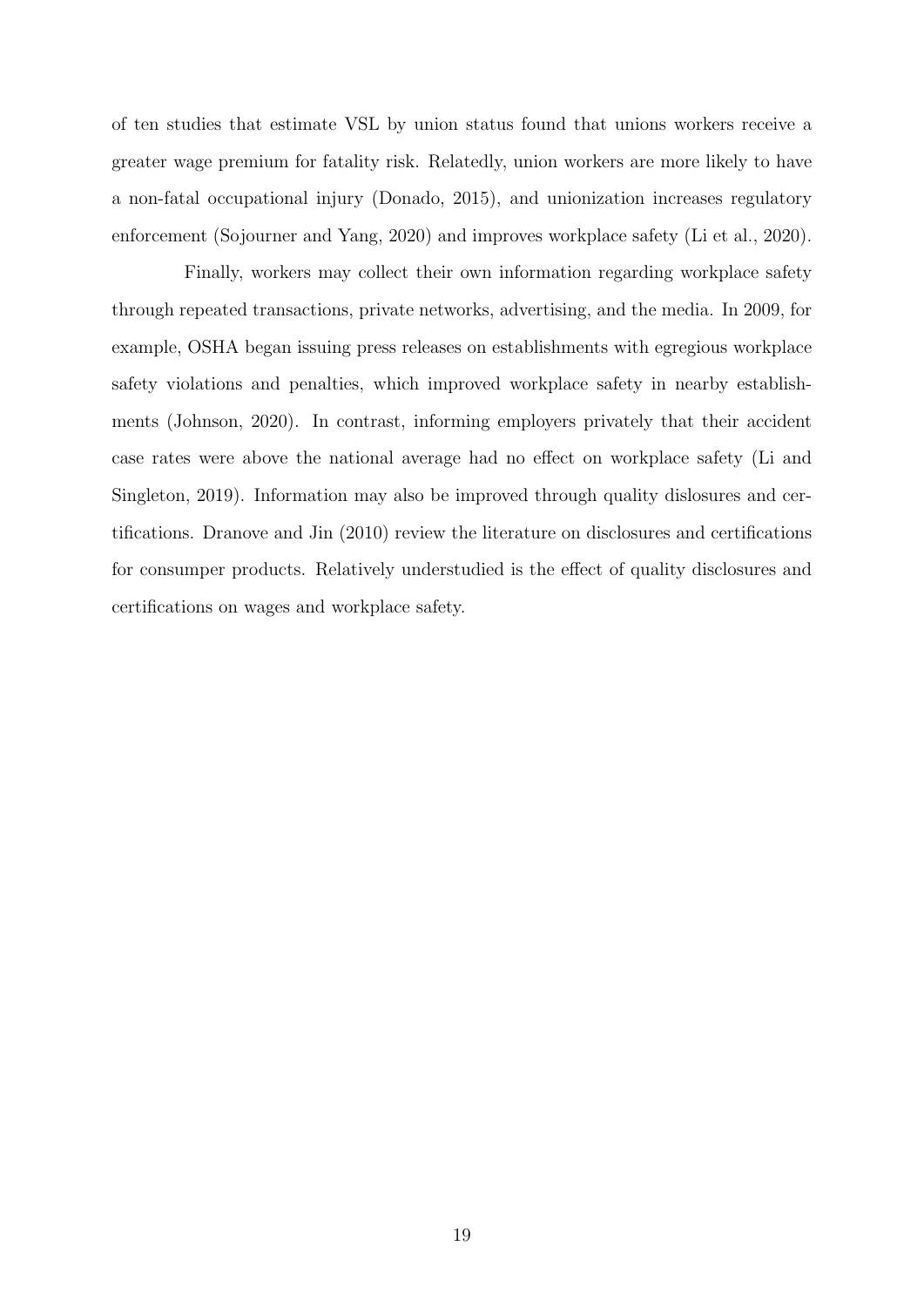# References

- Akerlof, G. and Dickens, W. (1982). The economic consequences of cognitive dissonance. American Economic Review, 72(3):307–319.
- Aronow, P. and Samii, C. (2016). Does regression produce representative estimates of causal effects? American Journal of Political Science, 60:250–267.
- Autor, D. and Dorn, D. (2013). The growth of low-skill service jobs and the polarization of the US labor market. American Economic Review, 103(5):1553–1597.
- Blomquist, G. (2004). Self-protection and averting behavior, values of statistical lives, and benefit cost analysis of environmental policy. Review of Economics of the Household, 2:89–110.
- Cutler, D. and Lleras-Muney, A. (2006). Education and health: Evaluating theories and evidence. National Bureau of Economic Research, Working Paper 12352.
- DellaVigna, S. (2009). Psychology and economics: Evidence from the field. Journal of Economic Literature, 47(2):315–372.
- Dickens, W. (2004). Differences between risk premiums in union and nonunion wages and the case for occupational safety regulation. Quarterly Journal of Economics, 119:1383– 1442.
- Donado, A. (2015). Why do unionized workers have more nonfatal occupational injuries? Industrial and Labor Relations Review, 68:153–183.
- Dranove, D. and Jin, G. Z. (2010). Quality disclosure and certification: Theory and practice. Journal of Economic Literature, 48(4):935–963.
- Greene, W. (2008). Econometric Analysis. Pearson, Upper Saddle River, NJ.
- Grossman, M. (1972). On the concept of health capital and the demand for health. Journal of Political Economy, 80:223–255.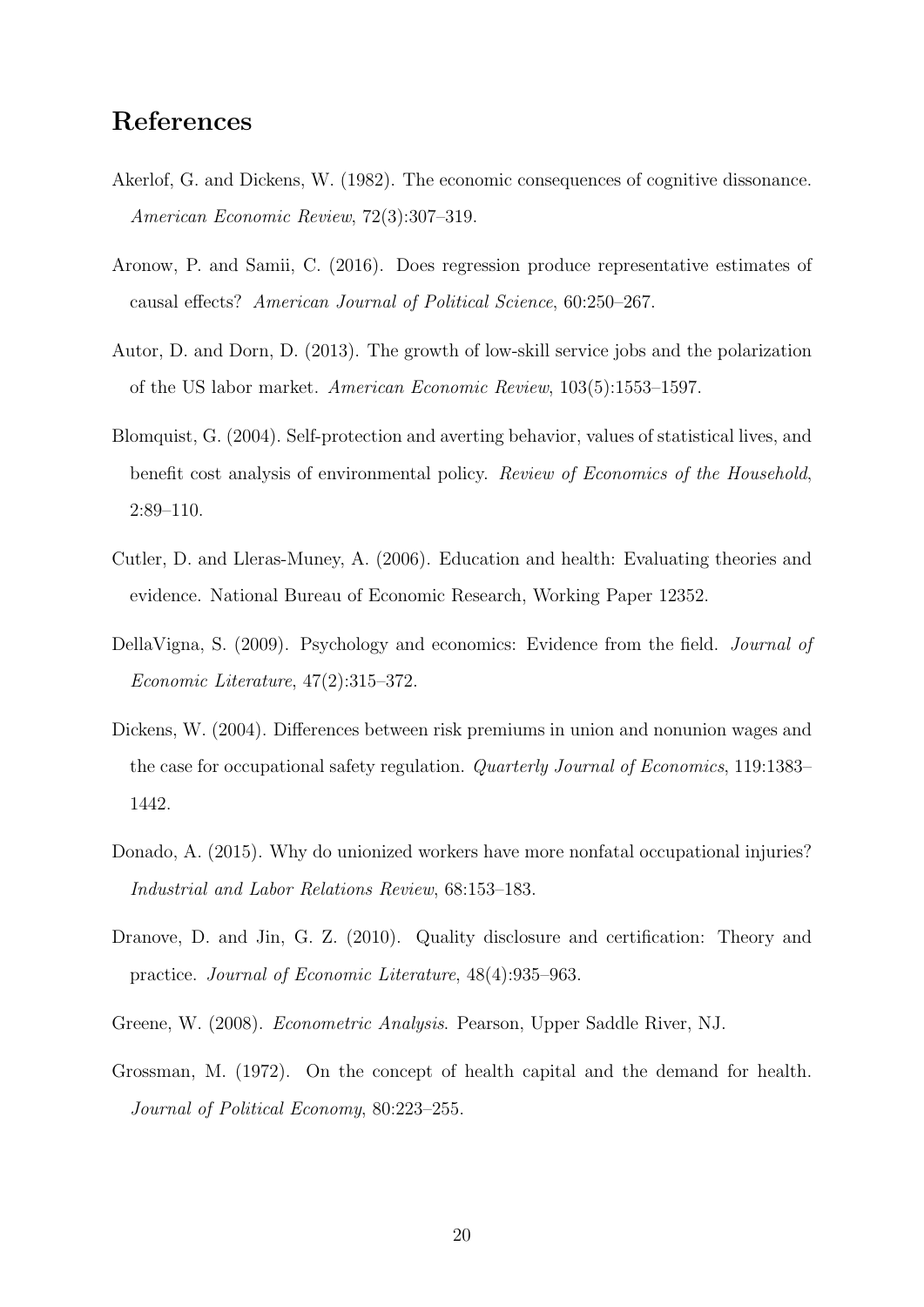- Johnson, M. (2020). Regulation by shaming: Deterrence effects of publicizing violations of workplace safety and health laws. American Economic Review, 111(6):1866–1904.
- Kniesner, T. and Leeth, J. (2014). Regulating occupational and product risks. In Machina, M. J. and Viscusi, W. K., editors, Handbook in Economics: Economics of Risk and Uncertainty, volume 1, pages 493–600. Elsevier.
- Kniesner, T., Viscusi, W. K., Woock, C., and Ziliak, J. (2012). The value of statistical life: Evidence from panel data. Review of Economics and Statistics, 94(1):74–87.
- Levine, D., Toffel, M., and Johnson, M. (2012). Randomized government safety inspections reduce worker injuries with no detectable effect on job loss. Science, 336:907–911.
- Li, L. (2020). Workplace safety and worker productivity: Evidence from the MINER Act. Forthcoming in Industrial and Labor Relations Review.
- Li, L., Rohlin, S., and Singleton, P. (2020). Labor Unions and Workplace Safety. Forthcoming in Industrial and Labor Relations Review.
- Li, L. and Singleton, P. (2019). The effect of workplace inspection on worker safety. Industrial and Labor Relations Review, 72(3):718–748.
- Lichtenstein, S., Slovic, P., Fishchoff, B., Layman, M., and Combs, B. (1978). Judged frequency of lethal events. Journal of Experimental Psychology: Human Learning and Memory, 4(6):551–578.
- Lleras-Muney, A. (2005). The relationship between education and adult mortality in the united states. Review of Economic Studies, 72:189–221.
- Miller, T. (2000). Variations between countries in values of statistical life. *Journal of* Transport Economics and Policy, 34(2):169–188.
- Mullainathan, S., Schwartzstein, J., and Congdon, W. (2012). A reduced-form approach to behavioral public finance. Annual Review of Economics, 4:511–540.
- O'Donoghue, T. and Rabin, M. (2006). Optimal sin taxes. Journal of Public Economics, 90:1825–1849.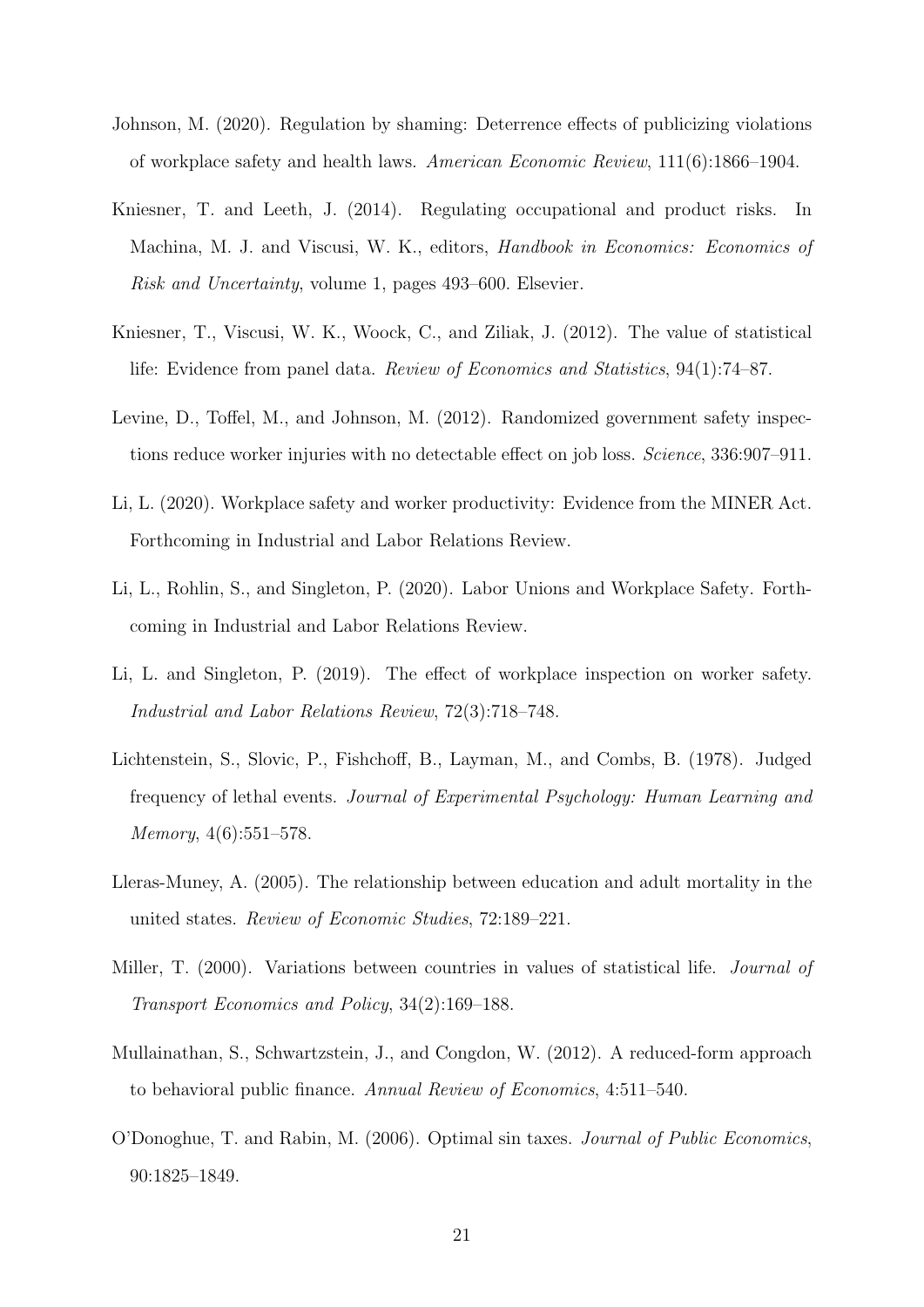- Olson, C. (1981). An analysis of wage differentials received by workers on dangerous jobs. Journal of Human Resources, 16(2):167–185.
- Rosen, S. (1974). Hedonic prices and implicit markets: Produce differentiation in pure competition. Journal of Political Economy, 82(1):34–55.
- Sojourner, A. and Yang, J. (2020). Effects of union certification on workplace-safety enforcement: Regression-discontinuity evidence. Industrial and Labor Relations Review.
- Viscusi, K. and Aldy, J. (2003). The value of a statistical life: A cricial review of market estimates throughout the world. Journal of Risk and Uncertainty, 27:5–76.
- Viscusi, W. K. (1978). Market valuations of life and limb: Evidence and policy implications. Public Policy, 26(3):359–386.
- Viscusi, W. K. (1979). Employment Hazards: An Investigation of Market Performance. Harvard University Press, Cambridge, MA.
- Viscusi, W. K. (1992). Fatal Tradeoffs: Public and Private Responsibilities for Risk. Oxford University Press, New York.
- Viscusi, W. K. and O'Connor, C. (1984). Adaptive responses to chemical labeling: Are workers bayesian decision makers? American Economic Review, 74(5):942–956.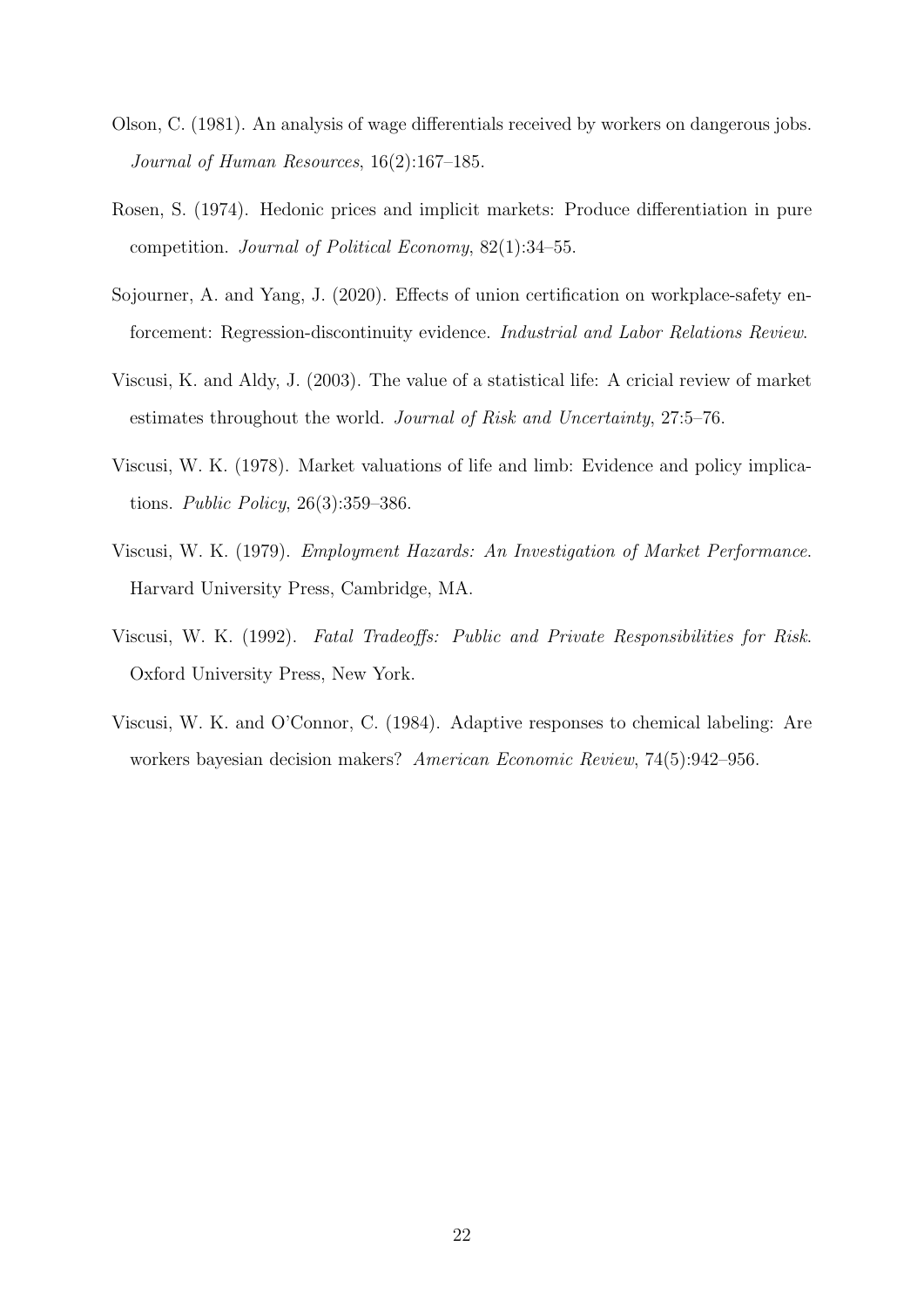|                                     | Less than  | High School | Some College |        |
|-------------------------------------|------------|-------------|--------------|--------|
| Education                           | HS diploma | Diploma     | More         | Total  |
| Age (years)                         | 44.71      | 39.45       | 39.43        | 40.31  |
|                                     | (0.30)     | (0.20)      | (0.16)       | (0.12) |
| White                               | 81.56      | 88.53       | 89.60        | 87.88  |
|                                     | (1.06)     | (0.60)      | (0.48)       | (0.36) |
| Married                             | 81.32      | 81.07       | 77.50        | 79.40  |
|                                     | (1.06)     | (0.73)      | (0.66)       | (0.45) |
| Self Employed                       | 13.46      | 11.67       | 11.21        | 11.75  |
|                                     | (0.93)     | (0.60)      | (0.50)       | (0.35) |
| Professional/Technical              | 13.39      | 29.03       | 73.16        | 47.64  |
|                                     | (0.93)     | (0.85)      | (0.70)       | (0.55) |
| Serivce                             | 18.97      | 12.88       | 7.83         | 11.47  |
|                                     | (1.07)     | (0.63)      | (0.42)       | (0.35) |
| Production/Operator                 | 67.64      | 58.08       | 19.01        | 40.89  |
|                                     | (1.27)     | (0.92)      | (0.62)       | (0.54) |
| Death Exposure                      | 3.08       | 5.19        | 3.36         | 3.96   |
|                                     | (0.47)     | (0.42)      | (0.28)       | (0.22) |
| <b>Accident Exposure</b>            | 60.93      | 62.72       | 39.39        | 51.17  |
|                                     | (1.35)     | (0.91)      | (0.78)       | (0.56) |
| Occupational Fatality Rate          | 12.03      | 8.93        | 5.06         | 7.59   |
| $(\text{per }10^5 \text{ workers})$ | (0.39)     | (0.21)      | (0.14)       | (0.12) |
| $0$ to $1.5$                        | 13.55      | 18.91       | 34.74        | 25.62  |
|                                     | (0.93)     | (0.73)      | (0.75)       | (0.48) |
| $1.5$ to $4$                        | 6.30       | 10.51       | 21.90        | 15.28  |
|                                     | (0.66)     | (0.57)      | (0.65)       | (0.40) |
| 4 and above                         | 80.15      | 70.58       | 43.36        | 59.09  |
|                                     | (1.09)     | (0.85)      | (0.78)       | (0.54) |
| Observations                        | 1,351      | 2,860       | 4,018        | 8,229  |

Table 1: Summary Statistics of NHIS Sample, Males Ages 20 to 64

The sample is derived from the National Health Interview Survey, restricted to males ages 20 to 64. Occupations are aggregated according to standardized occupations codes constructed by Autor and Dorn (2013), and occupational fatality rates are constructed from the Census of Fatal Occupational Injuries (CFOI) and the March Supplement of the Current Population Survey (CPS), both from 1992 to 2002. Estimates are in percentage points unless otherwise noted. Standard errors are in parentheses.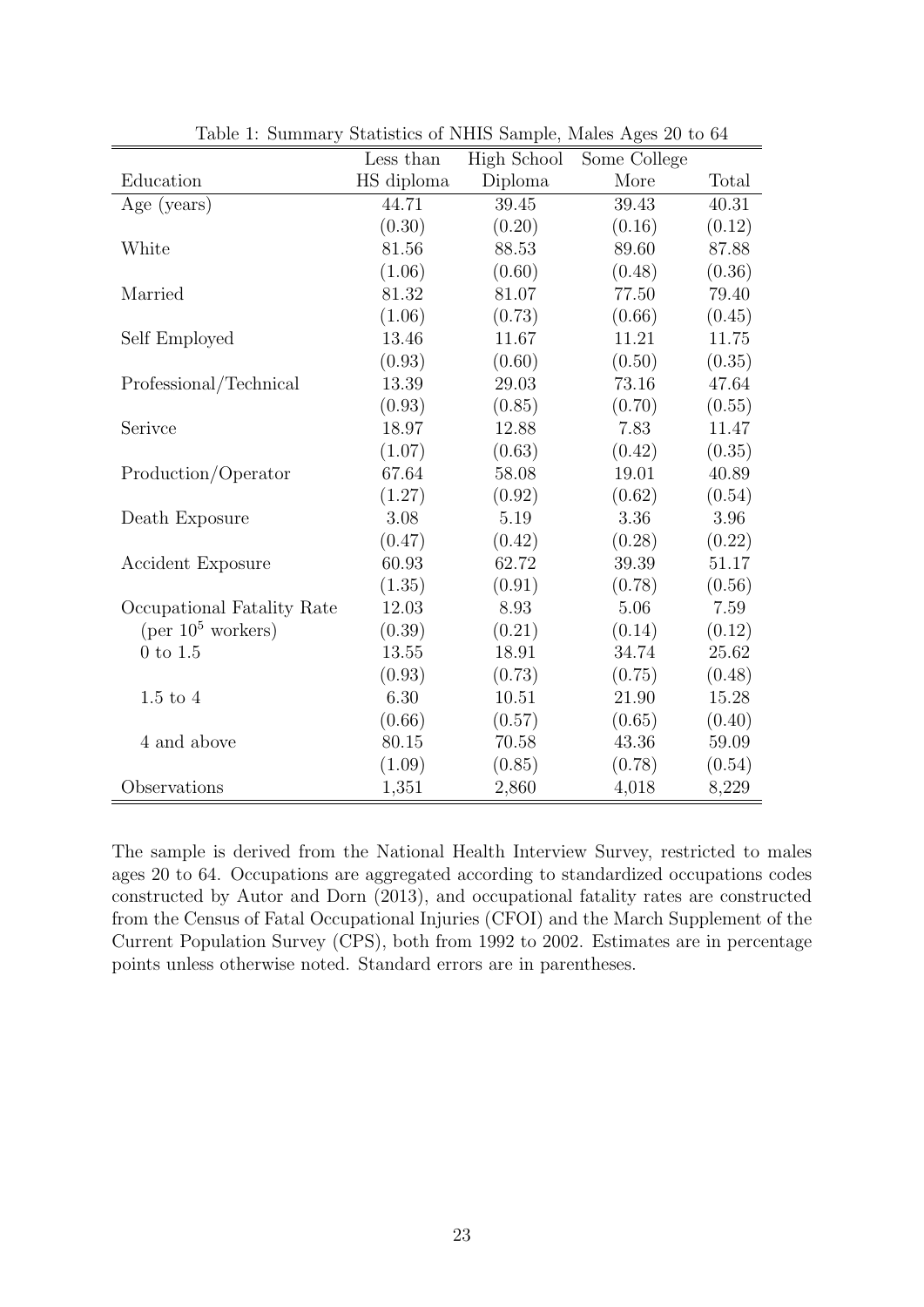|                            | (1)        | (2)       | (3)       | $\left( 4\right)$ | (5)      | (6)        | -0<br>(7) |
|----------------------------|------------|-----------|-----------|-------------------|----------|------------|-----------|
|                            |            |           |           |                   | No HS    | HS         |           |
| Education                  | All        | All       | All       | All               | Diploma  | Diploma    | College   |
| <b>Fatality Rate</b>       | $0.127***$ | 0.030     | 0.031     | $-0.012$          | $-0.006$ | $0.198***$ | $0.106**$ |
|                            | (0.026)    | (0.036)   | (0.036)   | (0.033)           | (0.039)  | (0.065)    | (0.049)   |
| Fatality Rate - HS Diploma |            | $0.122**$ | $0.126**$ | $0.164***$        |          |            |           |
|                            |            | (0.059)   | (0.059)   | (0.062)           |          |            |           |
| Fatality Rate - College    |            | $0.148**$ | $0.142**$ | $0.138**$         |          |            |           |
|                            |            | (0.060)   | (0.060)   | (0.059)           |          |            |           |
| HS Diploma                 |            | 1.298*    | 0.689     | 0.133             |          |            |           |
|                            |            | (0.785)   | (0.802)   | (0.859)           |          |            |           |
| College                    |            | 0.055     | $-0.497$  | $-0.818$          |          |            |           |
|                            |            | (0.672)   | (0.693)   | (0.765)           |          |            |           |
| Mean Death                 | 3.96       | 3.96      | 3.96      | 3.96              | 3.08     | 5.19       | 3.36      |
| Control Variables          | No         | No        | Yes       | Yes               | Yes      | Yes        | Yes       |
| Industry Fixed Effects     | $\rm No$   | $\rm No$  | $\rm No$  | Yes               | Yes      | Yes        | Yes       |
| Observations               | 8229       | 8229      | 8229      | 8229              | 1351     | 2860       | 4018      |

Table 2: Linear Probability Model of Death Exposure, Males Ages 20 to 64

The outcome variable is an indicator of exposure to death on the job (factored by 100), and the regressor of interest is the occupationalfatality rates, measured per 10<sup>5</sup> workers. The sample is derived from the National Health Interview Survey, restricted to males ages 20 to 64. Occupational fatality rates are constructed from the Census of Fatal Occupational Injuries (CFOI) and the March Supplement of the Current Population Survey (CPS), both from <sup>1992</sup> to 2002. Control variables consist of age, age squared, race, education, marital status, veteran status, self-employment status. Industry fixed effects are created from 14 industry categories. Robst standard errors arein parentheses.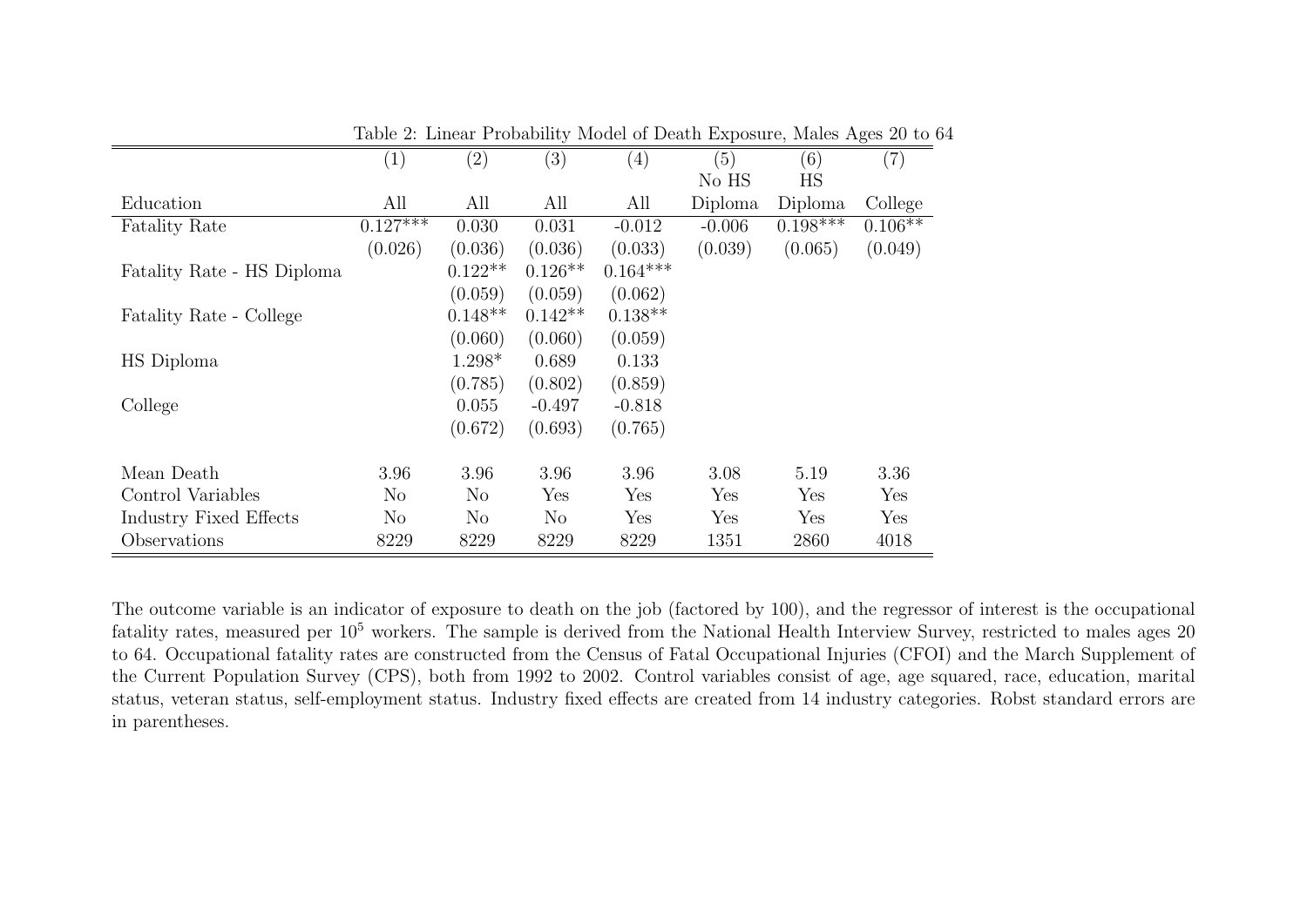|                            | $\left( 1\right)$ | (2)          | (3)          | (4)          | (5)        | (6)        | (7)        |
|----------------------------|-------------------|--------------|--------------|--------------|------------|------------|------------|
|                            |                   |              |              |              | No HS      | HS         |            |
| Education                  | All               | All          | All          | All          | Diploma    | Diploma    | College    |
| <b>Fatality Rate</b>       | $0.960***$        | $0.546***$   | $0.507***$   | $0.452***$   | $0.511***$ | $0.792***$ | $0.976***$ |
|                            | (0.057)           | (0.089)      | (0.087)      | (0.085)      |            |            |            |
| Fatality Rate - HS Diploma |                   | $0.318**$    | $0.331***$   | $0.294**$    |            |            |            |
|                            |                   | (0.127)      | (0.124)      | (0.117)      |            |            |            |
| Fatality Rate - College    |                   | $0.845***$   | $0.822***$   | $0.708***$   |            |            |            |
|                            |                   | (0.148)      | (0.145)      | (0.136)      |            |            |            |
| HS Diploma                 |                   | 1.379        | $-2.895$     | $-2.776$     |            |            |            |
|                            |                   | (2.156)      | (2.157)      | (2.365)      |            |            |            |
| College                    |                   | $-20.680***$ | $-24.637***$ | $-21.210***$ |            |            |            |
|                            |                   | (1.982)      | (1.983)      | (2.277)      |            |            |            |
| Mean Accident              | 51.17             | 51.17        | 51.17        | 51.17        | 60.93      | 62.72      | 39.39      |
| Control Variables          | $\rm No$          | No           | Yes          | Yes          | Yes        | Yes        | Yes        |
| Industry Fixed Effects     | $\rm No$          | $\rm No$     | $\rm No$     | Yes          | Yes        | Yes        | Yes        |
| Observations               | 8229              | 8229         | 8229         | 8229         | 1351       | 2860       | 4018       |

Table 3: Linear Probability Model of Accident Exposure, Males Ages 20 to 64

The outcome variable is an indicator of exposure to death on the job (factored by 100), and the regressor of interest is the occupationalfatality rates, measured per 10<sup>5</sup> workers. The sample is derived from the National Health Interview Survey, restricted to males ages 20 to 64. Occupational fatality rates are constructed from the Census of Fatal Occupational Injuries (CFOI) and the March Supplement of the Current Population Survey (CPS), both from <sup>1992</sup> to 2002. Control variables consist of age, age squared, race, education, marital status, veteran status, self-employment status. Industry fixed effects are created from 14 industry categories. Robst standard errors arein parentheses.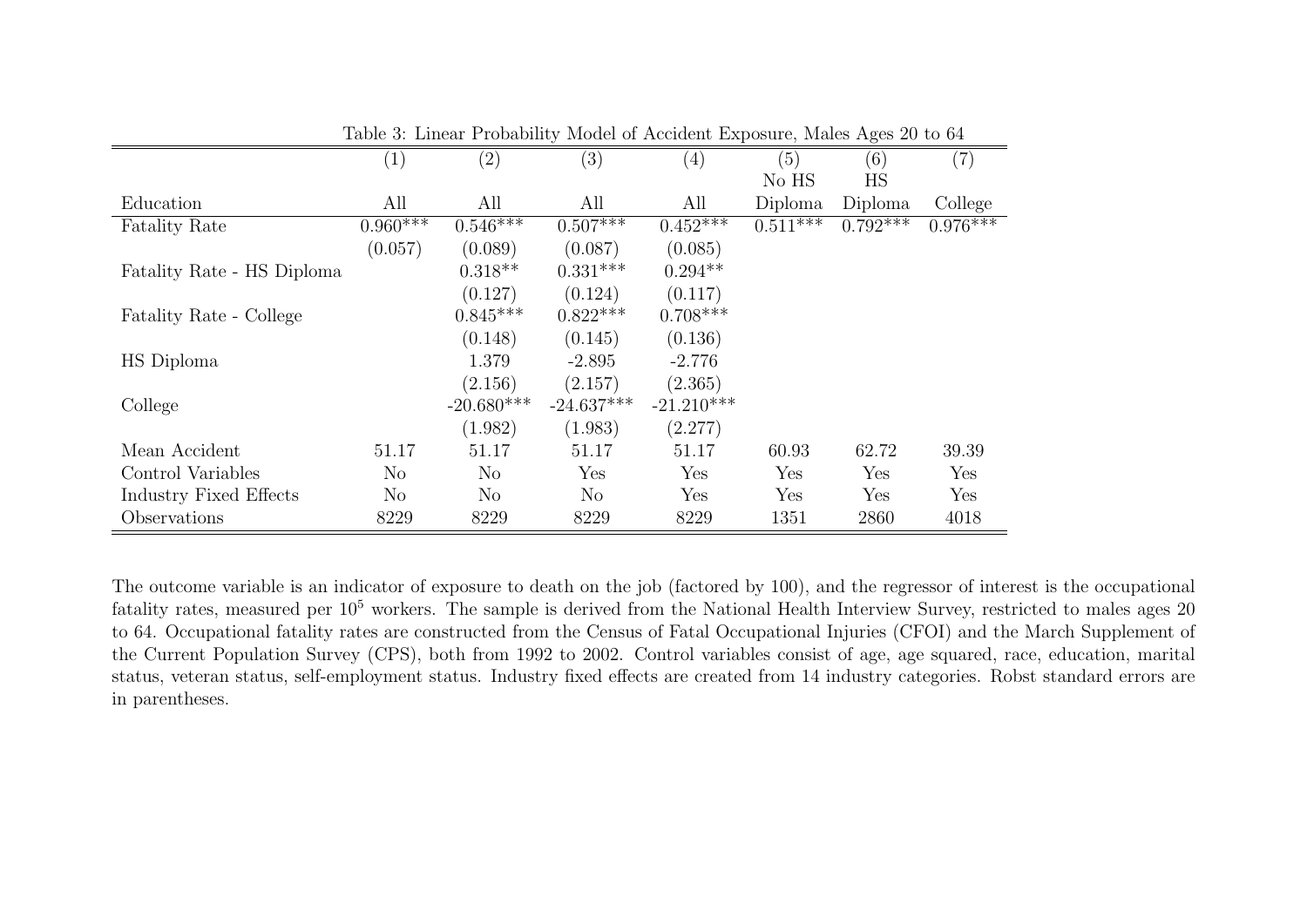

Figure 1: Market Equilibrium with Rational Agents

The figure illustrates the share of self-reported exposure to death on the job (factored by 100) by integer categories of occupational fatality rates, measured per  $10<sup>5</sup>$  workers. The sample is derived from the National Health Interview Survey, restricted to males ages 20 to 64. Occupational fatality rates are constructed from the Census of Fatal Occupational Injuries (CFOI) and the March Supplement of the Current Population Survey (CPS), both from 1992 to 2002. The size of the markers are proportional to the number of workers within education categories.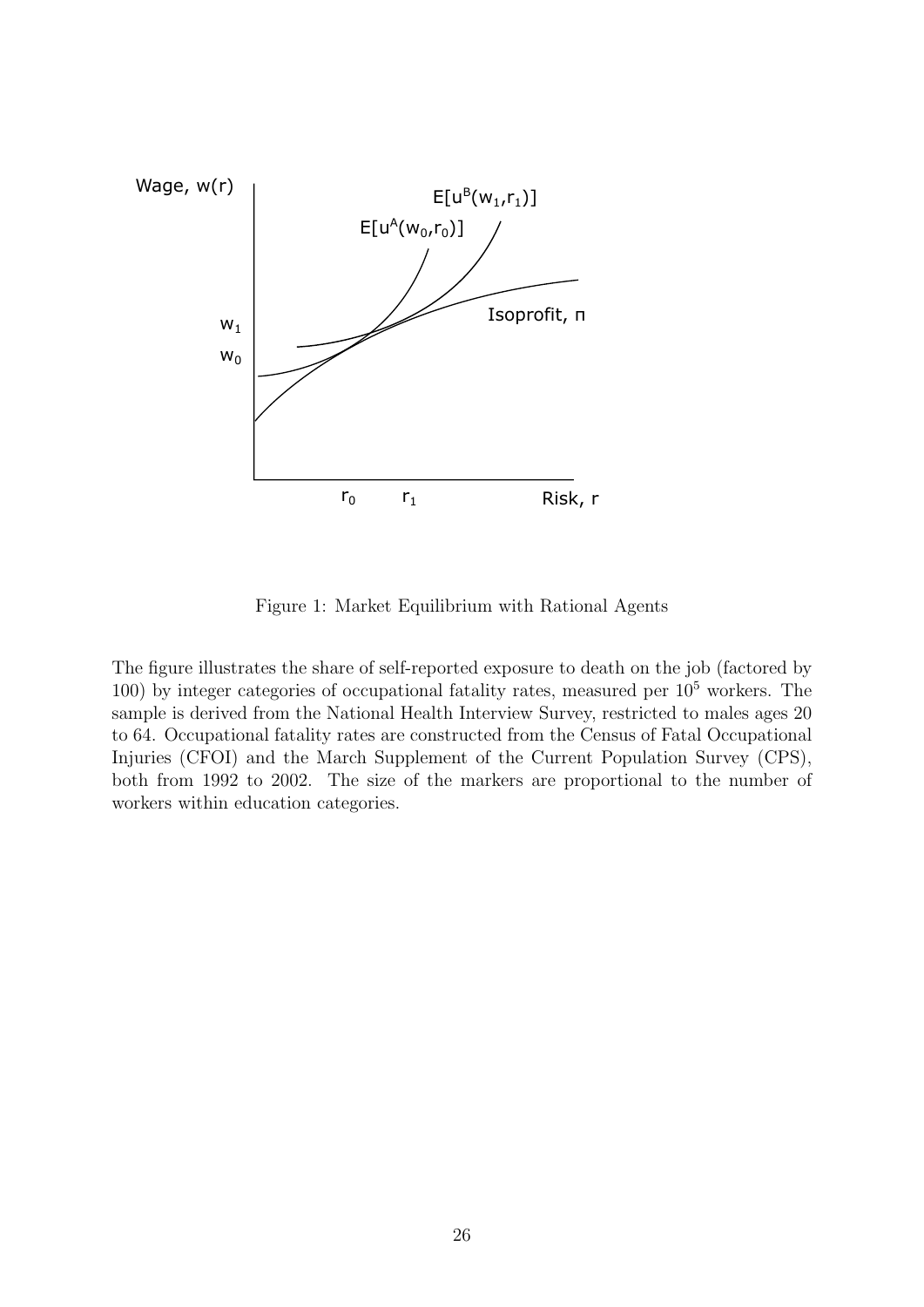

Figure 2: Death Exposure by Education and Occupational Fatality Risk, Males 20 to 64

The figure illustrates the share of self-reported exposure to death on the job (factored by 100) by integer categories of occupational fatality rates, measured per 10<sup>5</sup> workers. The sample is derived from the National Health Interview Survey, restricted to males ages 20 to 64. Occupational fatality rates are constructed from the Census of Fatal Occupational Injuries (CFOI) and the March Supplement of the Current Population Survey (CPS), both from 1992 to 2002. The size of the markers are proportional to the number of workers within education categories.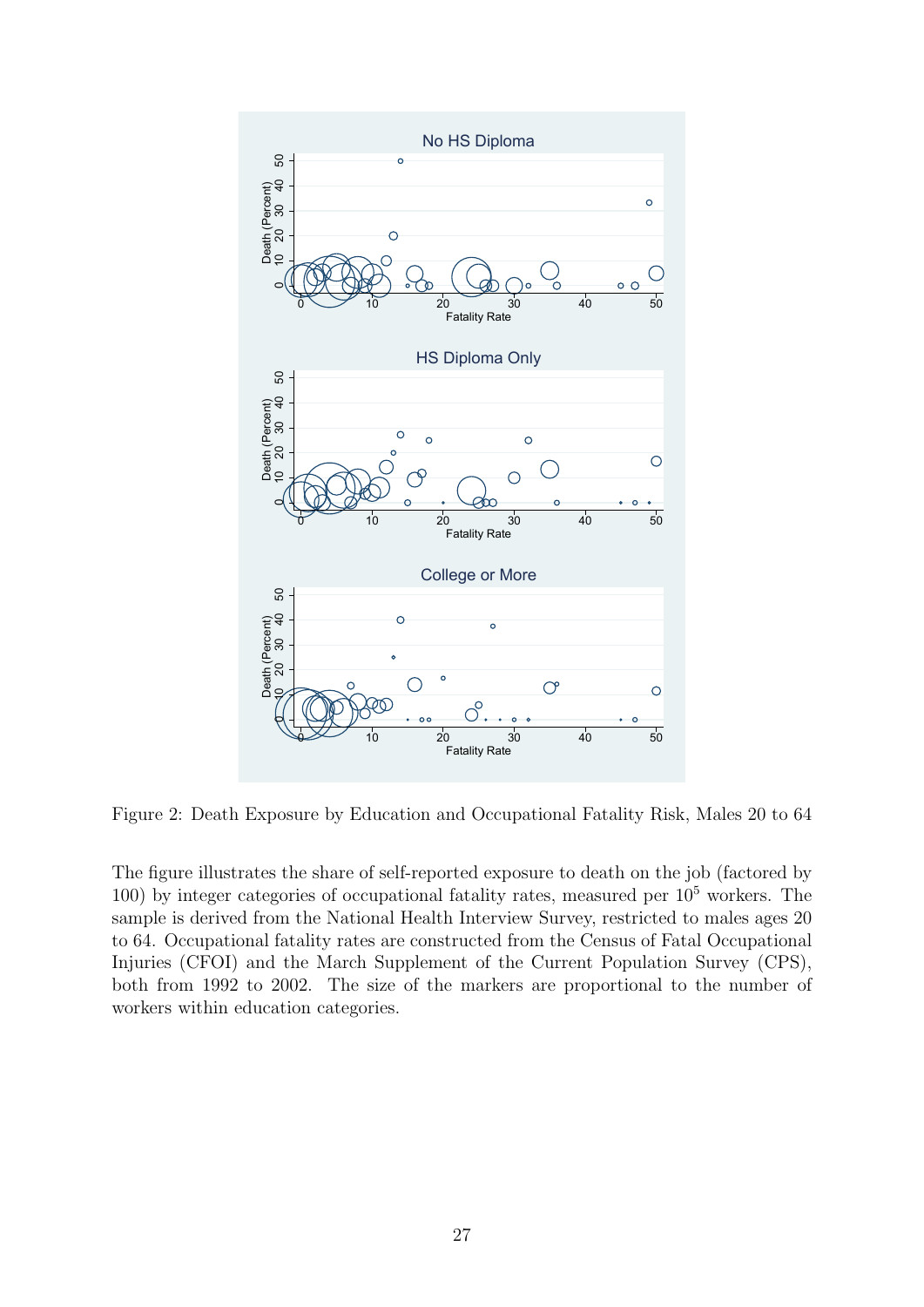

Figure 3: Accident Exposure by Education and Occupational Fatality Risk, Males 20 to 64

The figure illustrates the share of self-reported exposure to death on the job (factored by 100) by integer categories of occupational fatality rates, measured per  $10<sup>5</sup>$  workers. The sample is derived from the National Health Interview Survey, restricted to males ages 20 to 64. Occupational fatality rates are constructed from the Census of Fatal Occupational Injuries (CFOI) and the March Supplement of the Current Population Survey (CPS), both from 1992 to 2002. The size of the markers are proportional to the number of workers within education categories.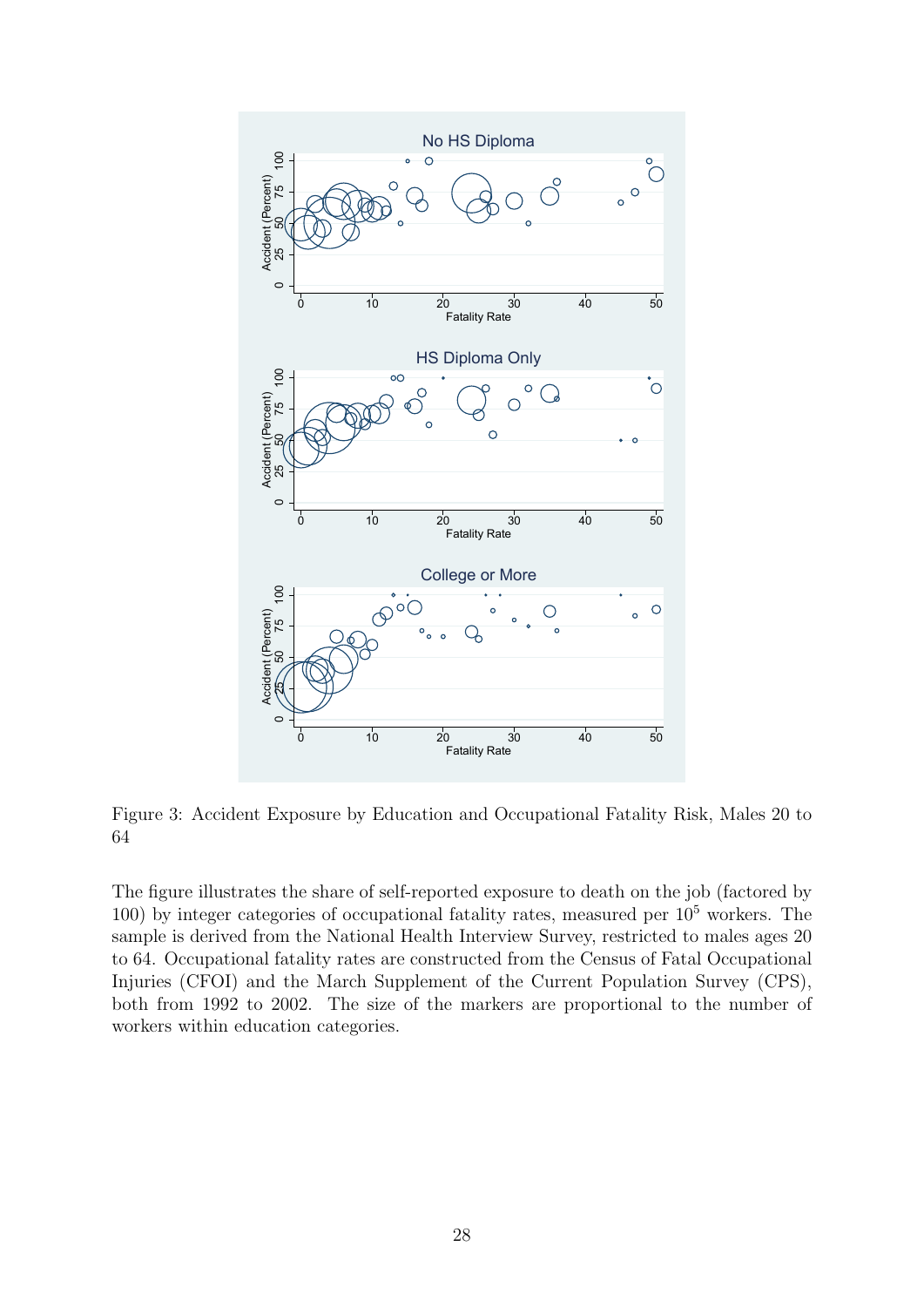

Figure 4: Simulation of Optimal Risk Ceiling, VSL=\$7.4 million

The figure illustrates the optimal ceiling on occupational fatality risk measured per  $10<sup>5</sup>$ workers, which occurs where where social marginal cost equals social marginal benefit. The social marginal cost occurs among more educated workers who, by assumption, have no behavioral bias. The social marginal benefit occurs among less educated workers who do have behavioral bias. Risk aversion  $\eta$  among the latter is assumed constant, and the simulation considers three values: 5.5, 6.5, and 7.5. Value of statistical life is assumed \$7.4 million. In the more risk averse scenario  $(\eta^l = 7.5)$ , the optimal risk ceiling is approximately 7 per  $10^8$  population, which corresponds to the 73.0 percentile of the risk distribution. In the less risk averse scenario  $(\eta^l = 5.5)$ , the optimal risk ceiling is approximately 15 per  $10^8$  population, which corresponds to the 85.9 percentile of the risk distribution.